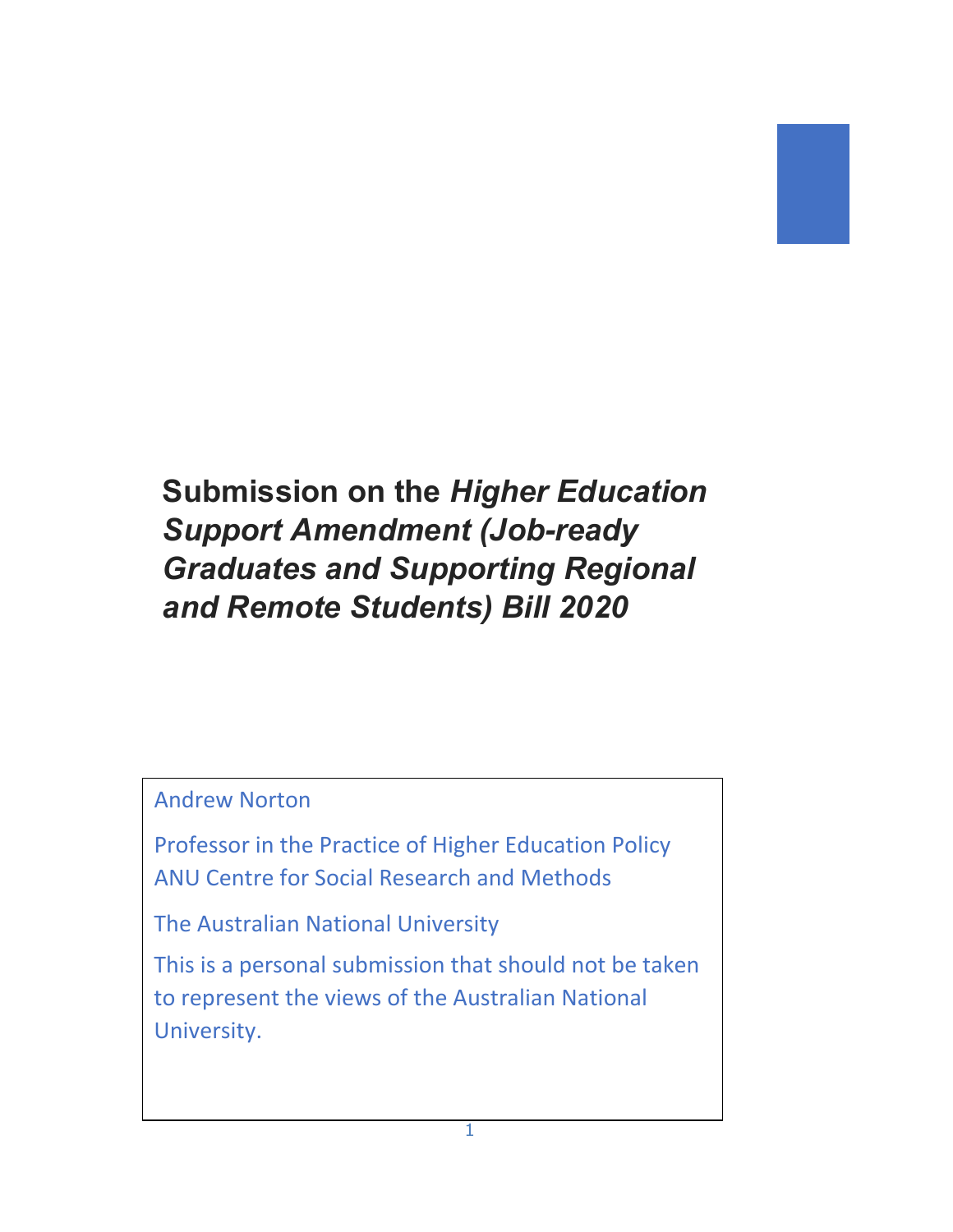## 1.Overview

The *Higher Education Support Amendment (Job-Ready Graduates and Supporting Regional and Remote Students Bill 2020* has problems that are too fundamental to be fixed by amendment. The bill should be rejected.

This submission argues that for two key objectives, promoting the number of students graduating in fields with strong employment potential, and assisting regional universities, Job-ready Graduates runs a significant risk of producing worse outcomes than current policies (chapters 2 and 5).

For a third key objective, increasing the number of student places, Job-ready Graduates and status quo policies are likely to produce similar aggregate numbers of student places in the next few years. However, Job-ready Graduates may leave fewer places for commencing students in 2021 (chapter [3\)](#page-11-0).

Three policy errors are behind the fundamental problems of Job-ready Graduates:

- Changing the overall funding rate by discipline to one based on average teaching and scholarship costs, which means that:
	- o There is a reduced incentive to supply student places in key disciplines (chapter [2\)](#page-3-0);
	- $\circ$  The regional universities that have unavoidable reasons for high costs are significantly disadvantaged (chapter [5\)](#page-24-0).
- The evidence that student contribution levels have a major effect on student courses choices is weak (chapter [2\)](#page-3-0).
- Changing the student contributions, so that that there are much wider differences between them, means that:
	- $\circ$  The offsetting high Commonwealth contributions to fund lower student contributions mean that universities will supply fewer student places per \$1 million in Commonwealth Grant Scheme funding in key disciplines the government wants to promote (chapter [2\)](#page-3-0);
	- $\circ$  It is less financially attractive for universities to take student contribution only enrolments in key disciplines the government wants to promote (chapter 3);
	- $\circ$  Some students will have to repay debt HELP debt for much longer periods of time (chapter [4\)](#page-20-0).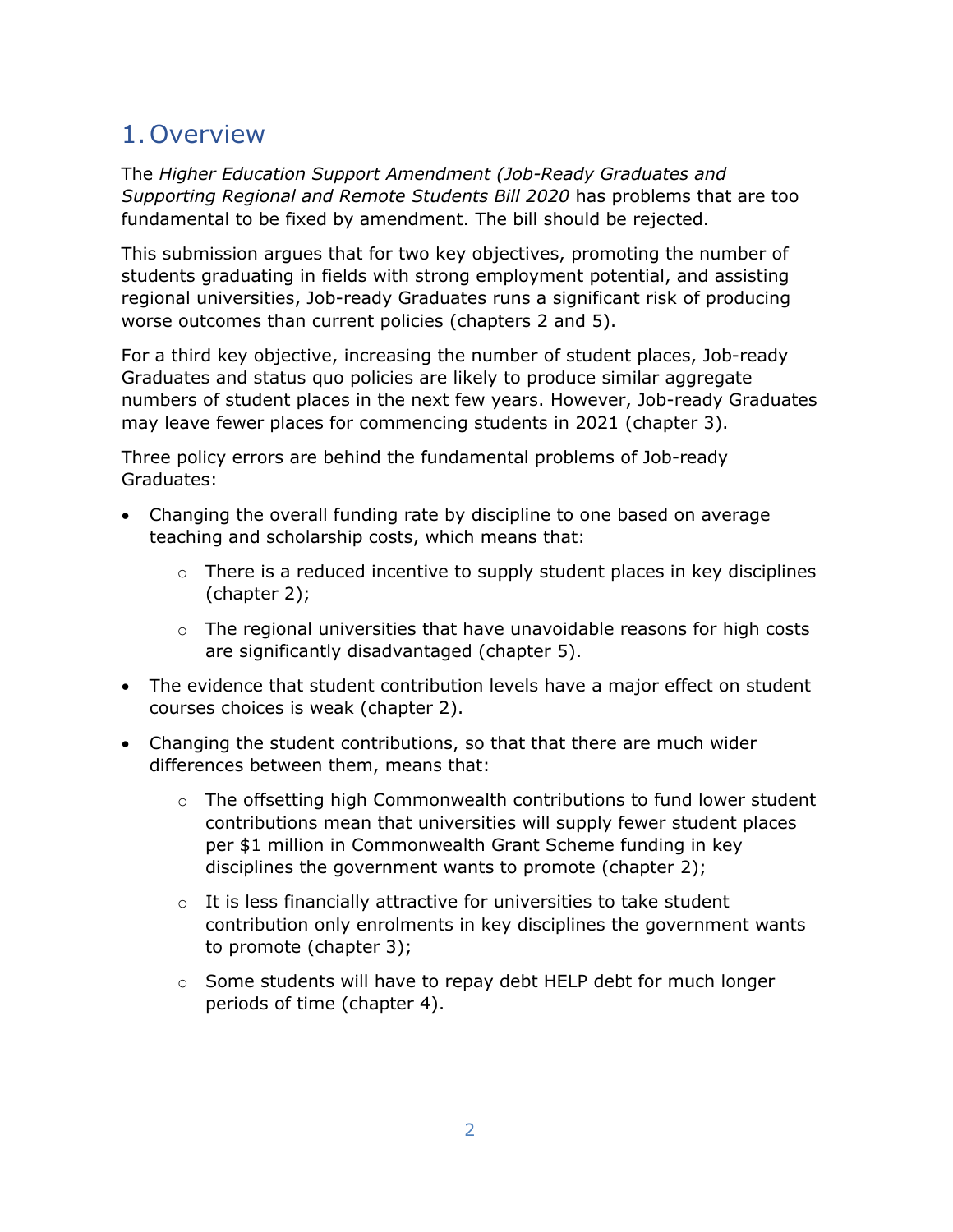Less fundamental errors exacerbate the legislation's problems:

- The decision not to grandfather all continuing students on current Commonwealth contribution rates drives up the system's Commonwealth Grant Scheme costs in the early years, reducing the potential for new commencing student places (chapter 3);
- The decision not to grandfather all continuing students on current Commonwealth and student contributions, combined with the requirement to be budget neutral over the forward estimates, is leading to Commonwealth Grant Scheme cuts close to the middle of the 2020s, when student places need to start increasing for the Costello baby boom cohort (chapter 3);
- The decision to pull money out of the Commonwealth Grant scheme for a new special purpose fund reduces resources for new student places (chapter 3);
- The decision to pull money out of the Commonwealth Grant scheme for a new special purpose fund could negatively affect regional universities with higher teaching costs (chapter [5\)](#page-24-0);
- The decision to include unrelated 'student protection' measures in the bill creates further disproportionate negative effects on some students (chapter [4\)](#page-20-0).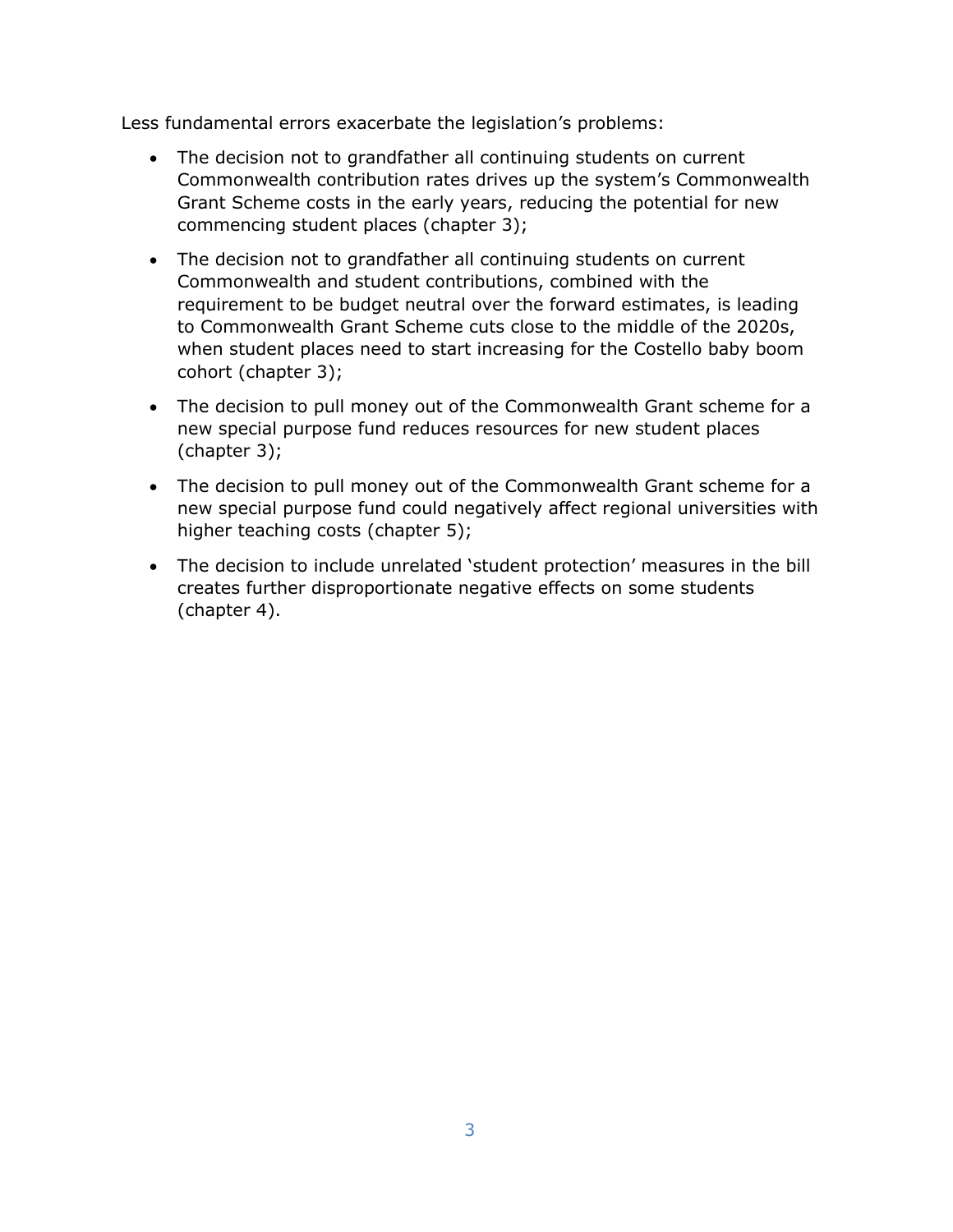## <span id="page-3-0"></span>2.Matching enrolments with jobs

A key goal of the Job-Ready Graduates bill is to get more students graduating from courses with relatively good job prospects. The main mechanism for doing this is cutting maximum student contributions in fields the government sees as national priorities. The Job-ready Graduates policy assumes that universities will alter enrolments in line with student demand.

This chapter argues that demand normally moves in the direction of employment opportunities, without course price incentives. Some prospective students might miss suitable opportunities, but their choices can be influenced at a much lower cost than reduced student contributions.

Universities responded with enrolment changes to student applications trends under the demand driven system of 2012-2017.

However, the Job-ready Graduates package would create two obstacles to universities adapting to demand.

First, the total funding rate – Commonwealth plus student contributions – would decline in key courses. Taking additional students would be less financially attractive than under the current system.

Second, Commonwealth contributions in some target fields would increase. This means that universities can provide fewer places per \$1 million of Commonwealth Grant Scheme funding than under the current system. It will cost universities more of their total CGS funding just to maintain existing numbers.

### *Influences on student demand*

Most students choose courses based on their interests, including intellectual interest in their chosen field and preferences for jobs that engage their interests. An international literature shows that interests tend to be stable aspects of personality that predict course and job choices, as well as persistence and success in education and work. $<sup>1</sup>$  $<sup>1</sup>$  $<sup>1</sup>$ </sup>

A cut to student contributions, or any other policy intervention, is unlikely to persuade students to take courses that were of no previous interest. Fewer years spent repaying HELP debt is little compensation for the boredom of uninteresting courses and careers. But people often have multiple interests, or several ways of satisfying the interests they have. A Grattan Institute analysis explored multiple interests through applications data, looking at second and lower-preference

<span id="page-3-1"></span> $1 R$  Su, "The Three Faces of Interests: An Integrative Review of Interest Research in Vocational, Organizational, and Educational Psychology," *Journal of Vocational Behavior* 116 (2020), J Rounds, and R Su, "The Nature and Power of Interests," *Current Directions in Psychological Science* 23, no. 2 (2014).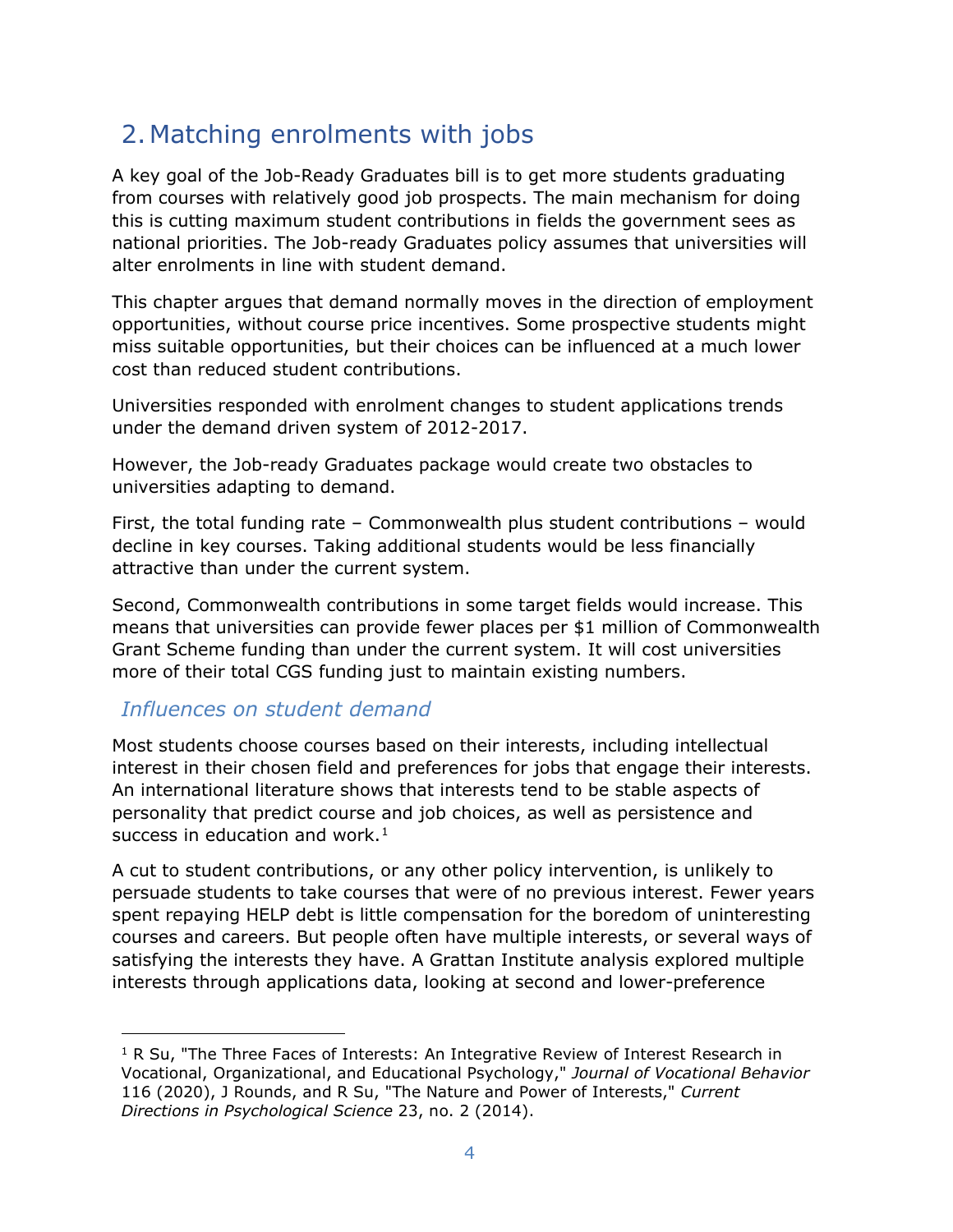courses to see what course applicants were interested in other than their firstpreference course. This revealed clusters of interests: cross-preferencing between commerce, humanities and law courses; between engineering, science and agriculture courses; and between science and various health courses. $2^2$  $2^2$ 

Within the clusters of interests, perceived job prospects and other financial factors plausibly influence course choices. Especially in courses with close links to occupations, applications and enrolments respond to changes in labour market conditions[.3](#page-4-1) If a course has good job prospects, increased earnings provide a strong financial incentive to enrol. The biggest growth in enrolments over the last decade has been in health-related courses, reflecting the long-term growth of health-related occupations as a percentage of all employment.<sup>[4](#page-4-2)</sup>

Australia's history with differential student contributions supports the argument that more fundamental factors than student contribution levels drive application and enrolment trends.

In 2005, education and nursing were held back from a general 25 per cent increase in student contributions. In words echoed by today's policymakers, the justification given was that 'the new national priorities student contribution band will be used to attract students to courses that are a national priority for the Government.['5](#page-4-3) In subsequent years, applications for nursing went up while applications for teaching courses declined.[6](#page-4-4) A Deloitte Access Economics report, which examined price effects by looking at application shares by course, concluded that nursing's increased share was not statistically significant.<sup>[7](#page-4-5)</sup>

In 2010, nursing and teaching contributions were increased by 25 per cent, without changes in other disciplines. Unfortunately, major changes to the way applications statistics were recorded in 2010 prevent a direct comparison with preceding years. After 2010, nursing applications continued to grow, in line with long-term structural

<span id="page-4-0"></span><sup>&</sup>lt;sup>2</sup> See my blog post: [https://andrewnorton.net.au/2020/06/21/jobs-interests-and-student-course](https://andrewnorton.net.au/2020/06/21/jobs-interests-and-student-course-choices/)[choices/](https://andrewnorton.net.au/2020/06/21/jobs-interests-and-student-course-choices/)

<span id="page-4-1"></span><sup>3</sup> See my blog post: [https://andrewnorton.net.au/2020/06/28/financial-influences-on-job](https://andrewnorton.net.au/2020/06/28/financial-influences-on-job-seeking-university-applicants/)[seeking-university-applicants/](https://andrewnorton.net.au/2020/06/28/financial-influences-on-job-seeking-university-applicants/)

<span id="page-4-2"></span><sup>4</sup> DESE, *Ucube - Higher Education Statistics* (Department of Education, Skills and Employment, 2020), ABS, *Labour Force, Australia, Detailed, Quarterly, Cat. 6291.0.55.003* (Australian Bureau of Statistics, 2020)

<span id="page-4-3"></span><sup>5</sup> B. Nelson, *Our Universities: Backing Australia's Future* (Canberra: Commonwealth of Australia, 2003), p. 18.

<span id="page-4-4"></span><sup>6</sup> DEEWR, *Undergraduate Applications, Offers and Acceptances 2009* (Department of Education, Employment and Workplace Relations, 2009)

<span id="page-4-5"></span><sup>7</sup> Deloitte Access Economics, *The Impact of Changes to Student Contribution Levels and Repayment Thresholds on the Demand for Higher Education* (Deloitte/Department of Education, Employment and Workplace Relations, 2011), p. 43.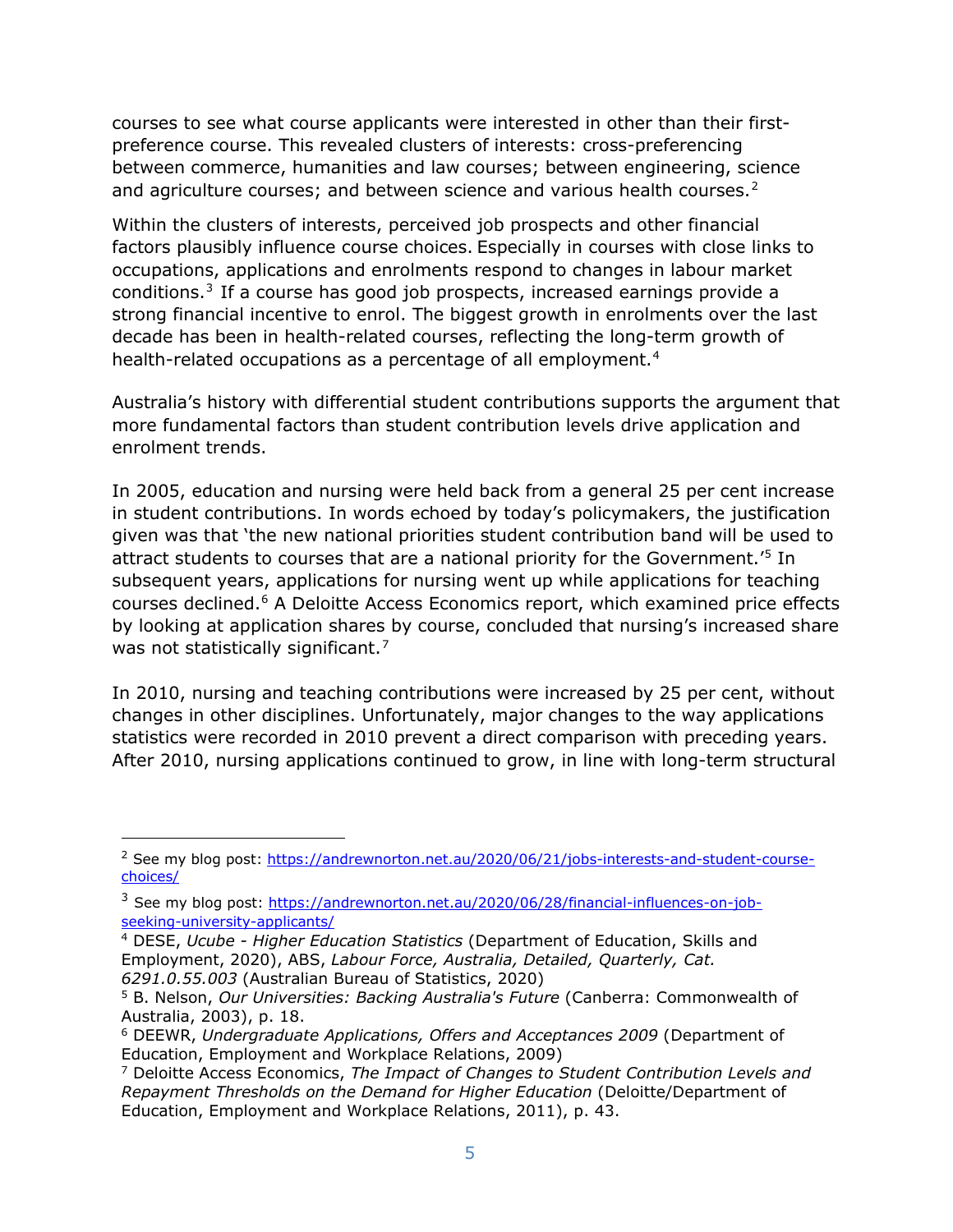changes in the workforce towards health-related occupations.[8](#page-5-1) Teaching applications continued to struggle, with employment prospects and tougher admission requirements weighing on demand.<sup>[9](#page-5-2)</sup>

The main case study in student contribution changes having an apparent effect is the cut to science student contributions in 2009. As [Figure 1](#page-5-0) shows, demand for science spiked in 2009. But as [Figure 1](#page-5-0) also shows, demand for science continued increasing after student contributions were put back up again in 2013. In 2009 the science contribution cut was supported by general promotion of STEM courses. Although science courses did not have good employment outcomes, the student market was being told that they did.<sup>[10](#page-5-3)</sup> Students taking science courses as a step towards health courses with high entry requirements also boosted science demand. Science therefore fits with the general pattern of applicants responding to apparent real-world events and trends, albeit also providing a reminder that many claims about future employment are inaccurate. The 2013 increase in student contributions had no impact because it was not well publicised and did not fundamentally change the career calculations applicants were making.

<span id="page-5-0"></span>



<span id="page-5-1"></span><sup>8</sup> Department of Education and Training, *Undergraduate Applications, Offers and Acceptances 2019* (Department of Education and Training, 2019)

<span id="page-5-2"></span><sup>9</sup> See my blog post: [https://andrewnorton.net.au/2020/06/28/financial-influences-on](https://andrewnorton.net.au/2020/06/28/financial-influences-on-job-seeking-university-applicants/)[job-seeking-university-applicants/](https://andrewnorton.net.au/2020/06/28/financial-influences-on-job-seeking-university-applicants/)

<span id="page-5-3"></span><sup>10</sup> A. Norton, and B. Cakitaki, *Mapping Australian Higher Education 2016* (Grattan Institute, 2016), chapter 10.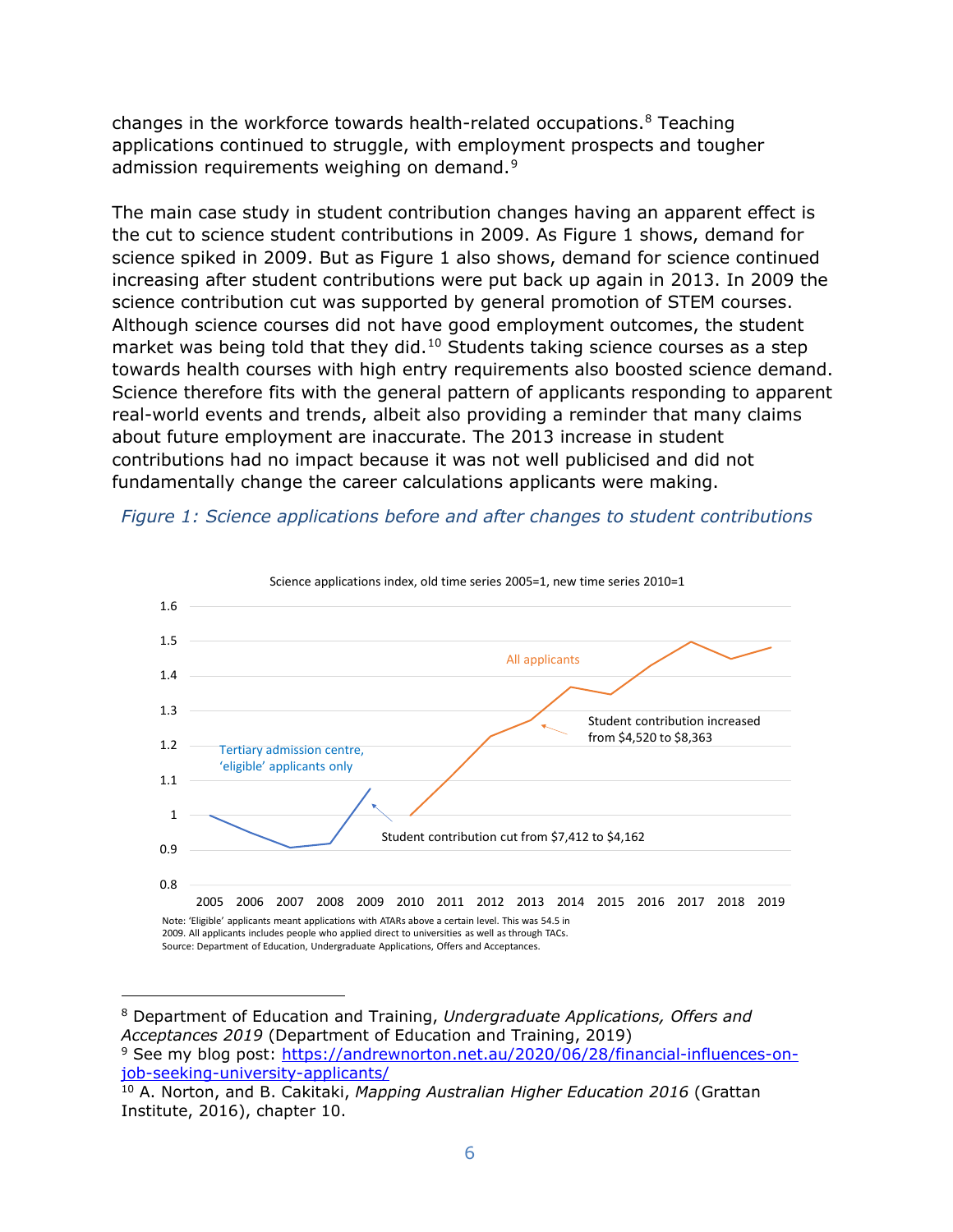The broader literature on student price sensitivity in higher education systems with income-contingent loans supports the conclusion that the decision to enrol is not strongly affected by fee levels.<sup>[11](#page-6-1)</sup> Course costs are too small as a proportion of career earnings to significantly influence educational choices.

#### *Cheaper ways of influencing course applications*

Even where they help publicise target courses, student contribution reductions are an expensive way of intervening in the student applications market. As [Figure 2](#page-6-0) shows, in several disciplines targeted by Job-ready Graduates annual revenue losses from reduced student contributions would exceed \$100 million a year.



#### <span id="page-6-0"></span>*Figure 2: Reduced revenue from lower student contributions*

Note: Based on 2018 full-time equivalent enrolments.

Prospective students can be alerted to employment opportunities more cheaply than by cutting student contributions. The government has established a National Skills Commission to better inform the public of labour market trends, and a National Careers Institute to help people make study and job decisions.

<span id="page-6-1"></span><sup>&</sup>lt;sup>11</sup> R Murphy, Judith Scott-Clayton, and G Wyness, "The End of Free College in England: Implications for Enrolments, Equity, and Quality," *Economics of Education Review* 71 (2019), A. Norton, *Graduate Winners: Assessing the Public and Private Benefits of Higher Education* (Grattan Institute, 2012)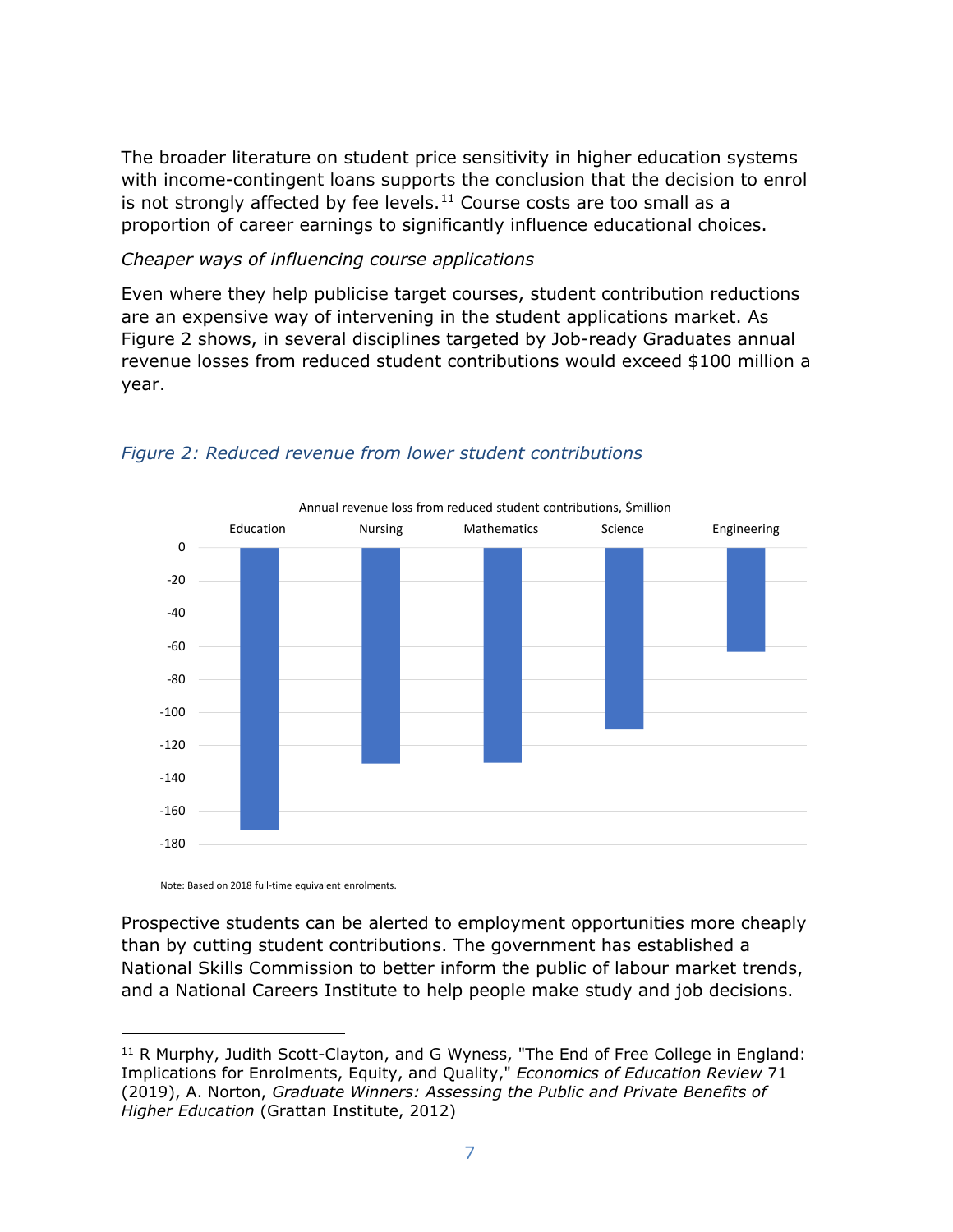These organisations target people who are yet to make a decision or who are open to changing their mind, rather than delivering windfall gains to people who have already chosen a course.

#### *Influences on university supply decisions*

The pattern of enrolments reflects a mix of student choices and university supply decisions. This section looks at how Job-ready Graduates would change university incentives.

#### *Reduced university incentives to meet student demand*

Universities respond to financial incentives more than students. Students can defer student contributions via HELP, while universities must cover the cost of delivering their courses each year. The decline in international students has made that task much more difficult. Increasing the university funding rate – Commonwealth plus student contributions – for 'job-ready' courses would have given universities an attractive incentive to meet existing student demand and to market those courses to potential applicants.

Instead of creating these incentives, the government decided instead to base new funding rates on a Deloitte Access Economics analysis of teaching and scholarship costs.<sup>[12](#page-7-0)</sup> The new funding rates are set at or near the average cost of teaching and scholarship, as determined by Deloitte's analysis.

In many fields of likely employment growth universities would, under the Jobready Graduates bill, earn a lower per student funding rate [\(Figure 3\)](#page-8-0). These fields include allied health, nursing, clinical psychology, engineering and education. Fields without good employment prospects but which are government 'national priorities', such as science and mathematics, would also receive less funding per student place. The financial incentive to supply student places in these fields would be higher if the current system remains in place.

<span id="page-7-0"></span><sup>12</sup> Deloitte Access Economics, *Transparency in Higher Education Expenditure: November 2019* (Deloitte Access Economics/Department of Education and Training, 2020)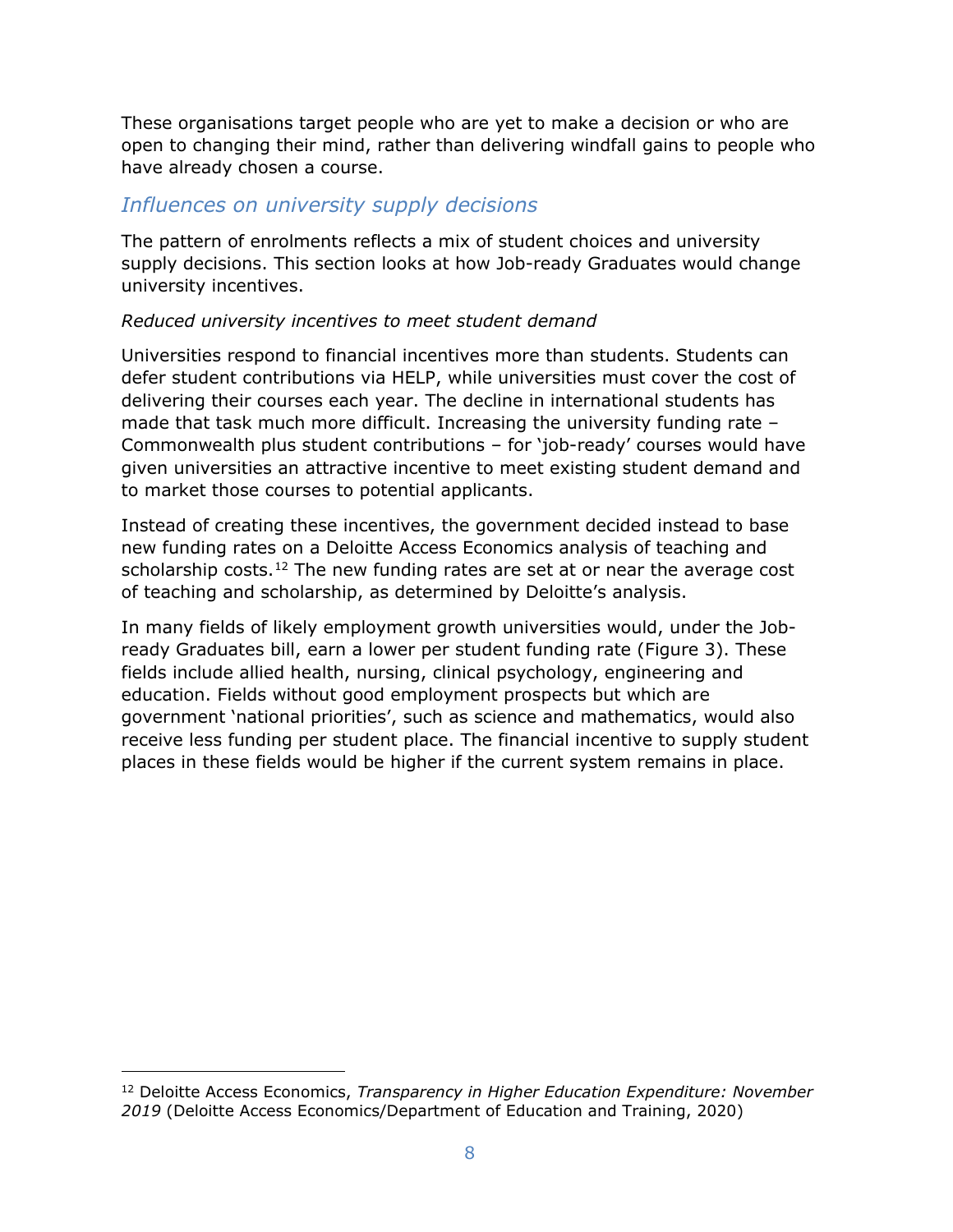

<span id="page-8-0"></span>

Note: Annual funding rate for a full-time student.

#### *Contradictory student and university incentives*

The university incentives in the Job-Ready Graduates package are likely to be more influential than the student incentives. However, it is worth noting that in many disciplines the two contradict each other – the students are encouraged to increase demand but the university is discouraged from meeting that demand, or vice versa (Table  $1$ ).<sup>[13](#page-8-1)</sup>

<span id="page-8-1"></span><sup>13</sup> See my blog post: [https://andrewnorton.net.au/2020/07/12/funding-incentives-for-students-and](https://andrewnorton.net.au/2020/07/12/funding-incentives-for-students-and-universities-in-the-tehan-reforms-some-are-aligned-others-contradict-each-other/)[universities-in-](https://andrewnorton.net.au/2020/07/12/funding-incentives-for-students-and-universities-in-the-tehan-reforms-some-are-aligned-others-contradict-each-other/) [the-tehan-reforms-some-are-aligned-others-contradict-each-other/](https://andrewnorton.net.au/2020/07/12/funding-incentives-for-students-and-universities-in-the-tehan-reforms-some-are-aligned-others-contradict-each-other/)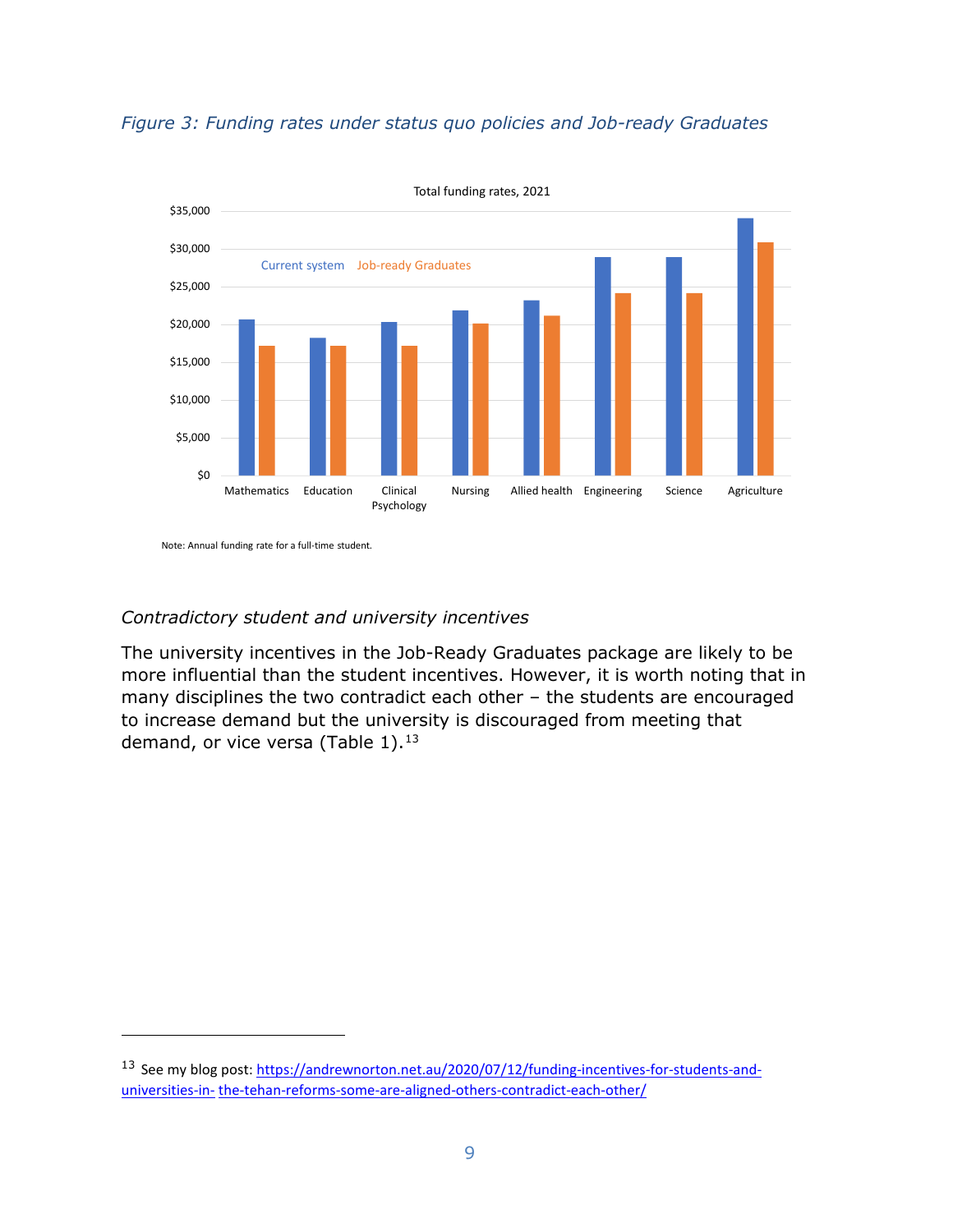#### <span id="page-9-0"></span>*Table 1: Aligned and misaligned demand and supply incentives in the Job-ready Graduates bill*

| Aligned - positive incentives<br>to both parties (lower student<br>contribution, higher funding<br>rate) | Aligned - negative incentives<br>to both parties (higher<br>student contribution, lower<br>funding rate) | Misaligned - negative to<br>students, positive to<br>providers (higher student<br>contribution, higher funding<br>rate) | Misaligned - positive to<br>students, negative to<br>providers (lower student<br>contribution, lower funding<br>rate) |
|----------------------------------------------------------------------------------------------------------|----------------------------------------------------------------------------------------------------------|-------------------------------------------------------------------------------------------------------------------------|-----------------------------------------------------------------------------------------------------------------------|
| English                                                                                                  | Social sciences                                                                                          | Law                                                                                                                     | <b>Allied health</b>                                                                                                  |
| $\mathsf{I}$                                                                                             | Communications                                                                                           | Business & economics                                                                                                    | <b>Nursing</b>                                                                                                        |
| Architecture                                                                                             | Psychology (except clinical &<br>professional pathway)                                                   | <b>Humanities</b>                                                                                                       | Engineering                                                                                                           |
| Other health                                                                                             |                                                                                                          | Creative arts                                                                                                           | Science                                                                                                               |
| Dentistry <sup>+</sup>                                                                                   |                                                                                                          | Professional pathway social<br>work                                                                                     | Agriculture                                                                                                           |
| Medical studies <sup>+</sup>                                                                             |                                                                                                          | Professional pathway<br>psychology                                                                                      | Environmental studies                                                                                                 |
| Veterinary studies <sup>+</sup>                                                                          |                                                                                                          |                                                                                                                         | Medical science                                                                                                       |
|                                                                                                          |                                                                                                          |                                                                                                                         | Mathematics                                                                                                           |
|                                                                                                          |                                                                                                          |                                                                                                                         | Education                                                                                                             |
| + Very small reduction in student contribution.                                                          |                                                                                                          |                                                                                                                         | Clinical psychology                                                                                                   |

#### *Reduced places from increased Commonwealth contributions in priority areas*

.

Several priority fields have increased Commonwealth contributions under Jobready Graduates. These fields include English and foreign languages, IT, education, and nursing. The last two especially are worse off overall, but this is due to their low student contribution.

Although increased public funding sounds positive, it creates new problems. In these disciplines each \$1 million in Commonwealth Grant Scheme funding buys fewer places than under the current Commonwealth contribution levels [\(Table](#page-10-0)  [2\)](#page-10-0). While the drop in places is small in some fields, in one growing field, IT, the number of places per \$1 million would fall from 91 to 75. In education, the number of places per \$1 million would fall from 87 to 75.

In other fields – including the priority fields of engineering, science, allied health and clinical psychology – there would be more student places per \$1 million. This is how enrolments overall may expand (see chapter [3\)](#page-11-0).

But with total CGS funding for each university to decline under the Job-ready Graduates (chapter [3\)](#page-11-0), and student demand likely to exceed supply, universities may be reluctant to divert scarce funding towards fields that yield reduced numbers of student places.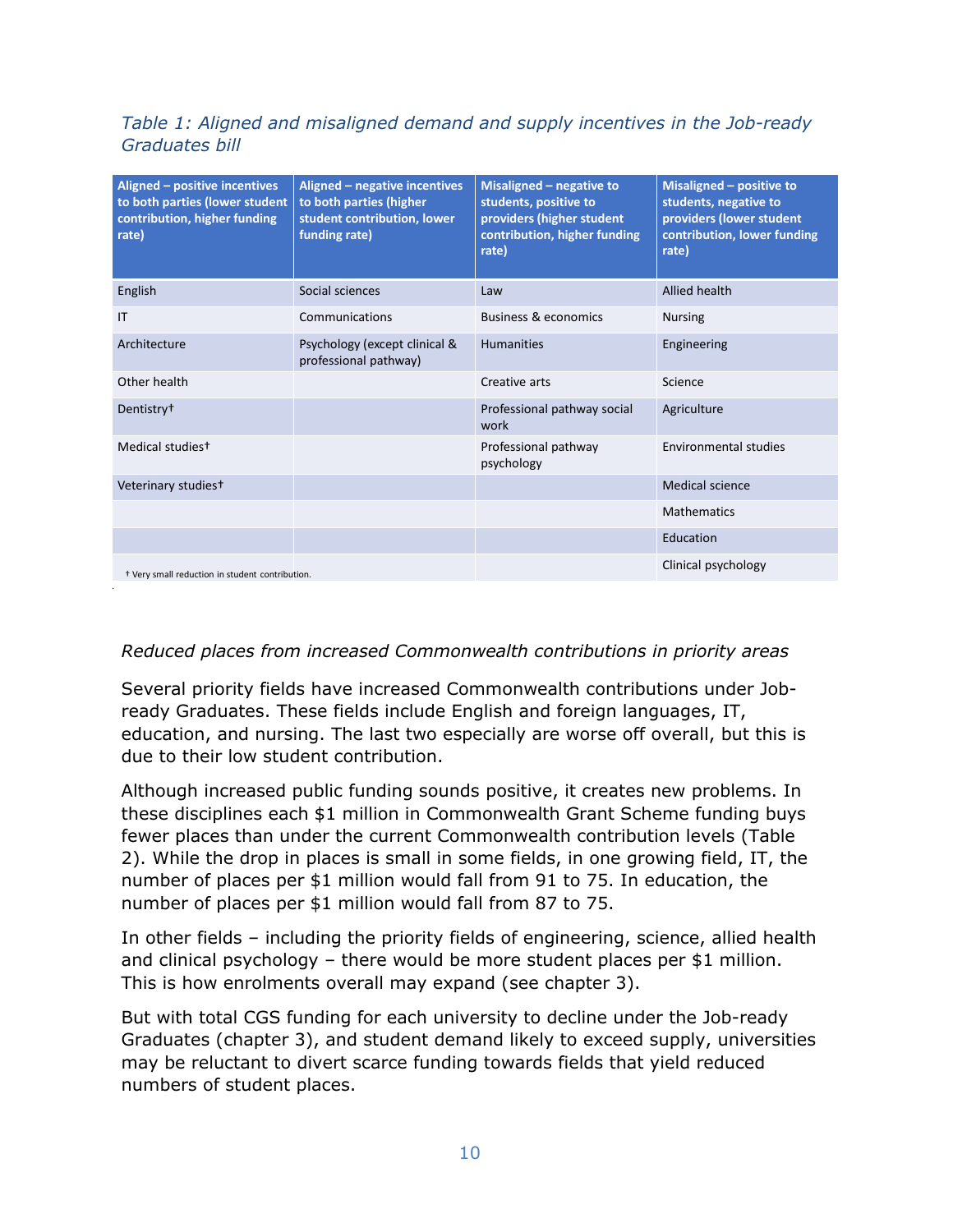#### <span id="page-10-0"></span>*Table 2: Status quo and Job-ready Graduate places per \$1 million of Commonwealth Grant Scheme funding, fields with increased Commonwealth contributions*

| <b>Field</b>           | Places per \$1 million of CGS - current<br><b>Commonwealth contributions in 2021</b><br>under status quo polices | Places per \$1 million of CGS - proposed<br>Commonwealth contributions in 2021,<br>under<br><b>Job-ready Graduates</b> |
|------------------------|------------------------------------------------------------------------------------------------------------------|------------------------------------------------------------------------------------------------------------------------|
| English                | 160                                                                                                              | 75                                                                                                                     |
| Foreign languages      | 74                                                                                                               | 62                                                                                                                     |
| $\mathsf{I}\mathsf{T}$ | 91                                                                                                               | 75                                                                                                                     |
| Education              | 87                                                                                                               | 75                                                                                                                     |
| <b>Nursing</b>         | 66                                                                                                               | 62                                                                                                                     |
| Agriculture            | 41                                                                                                               | 37                                                                                                                     |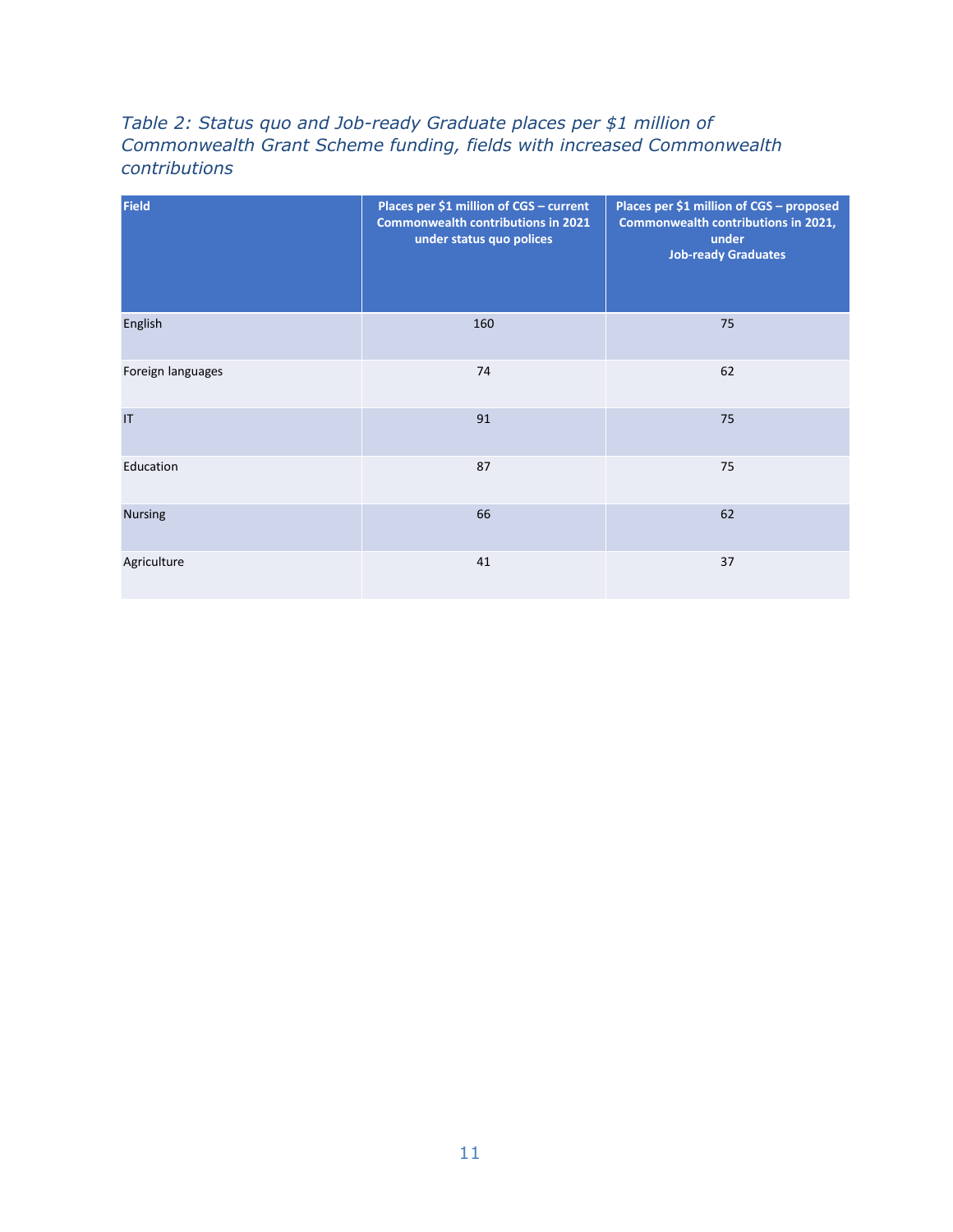## <span id="page-11-0"></span>3.Growth in the total number of places

The government says that its policies will 'support an additional 39,000 student places by 2023 and 100,000 places by 2030'.<sup>[14](#page-11-1)</sup> These are needed to meet demand triggered by the COVID-19 recession and, from the mid-2020s, the socalled 'Costello baby boom' cohort. These young people will increase school leaver university applications by approximately 20,000 per year.<sup>[15](#page-11-2)</sup>

The government has not explained how these figures were calculated. Is the 39,000 compared to 2018, the last published year of enrolment data, or 2020, or the counter-factual of the current system remaining in place? Is it comparing the student places formally funded by the government, or the higher number of places actually delivered by universities?

If the 39,000 figure is meant as an increase on student places above what the current system would produce then, as subsequent sections explain, it is likely to be an exaggeration.

The 100,000 places by 2030 is too far outside the forward estimates for it to be meaningful. The government has not specified teaching funding levels beyond 2021, and the *Higher Education Support Amendment (Job-Ready Graduates and Supporting Regional and Remote Students Bill 2020* bill does not guarantee funding increases for any future year, although it does limit further cuts from 2025.

### *Core teaching funding will be reduced*

The government says that it will start allocating growth funding from 2021.<sup>[16](#page-11-3)</sup> However, this is misleading. New allocations of funding are from a new lower base, after cuts to Commonwealth contributions in some fields. The government's documents show that spending on the Commonwealth Grant Scheme (CGS), from which Commonwealth contributions are paid, would drop \$200 million between 2020 and 2021, with \$48 million put back in for growth funding, leaving an overall reduction of approximately \$150 million.<sup>[17](#page-11-4)</sup> This

<span id="page-11-1"></span><sup>14</sup> DESE, *Job-Ready Graduates: Higher Education Reform Package 2020 (Discussion Paper)* (Department of Education, Skills and Employment, 2020), p. 11.

<span id="page-11-2"></span><sup>15</sup> J. Daley, and others, *Commonwealth Orange Book 2019: Policy Priorities for the Federal Government* (Grattan Institute, 2019), p. 116.

<span id="page-11-3"></span><sup>16</sup> DESE, *Better University Funding Arrangements: Targeting Growth to Needs* (Department of Education, Skills and Employment, 2020)

<span id="page-11-4"></span><sup>17</sup> DESE, *Better University Funding Arrangements: More Transparent and Accountable Funding* (Department of Employment, Skills and Employment, 2020) The National Party compromise on professional pathway social work and psychology courses will, according to government figures, lead to further savings of \$125 million over the forward estimates. The government says that these savings will be reinvested in student places, by some unspecified means. See the *Higher Education Support Amendment (Job-Ready*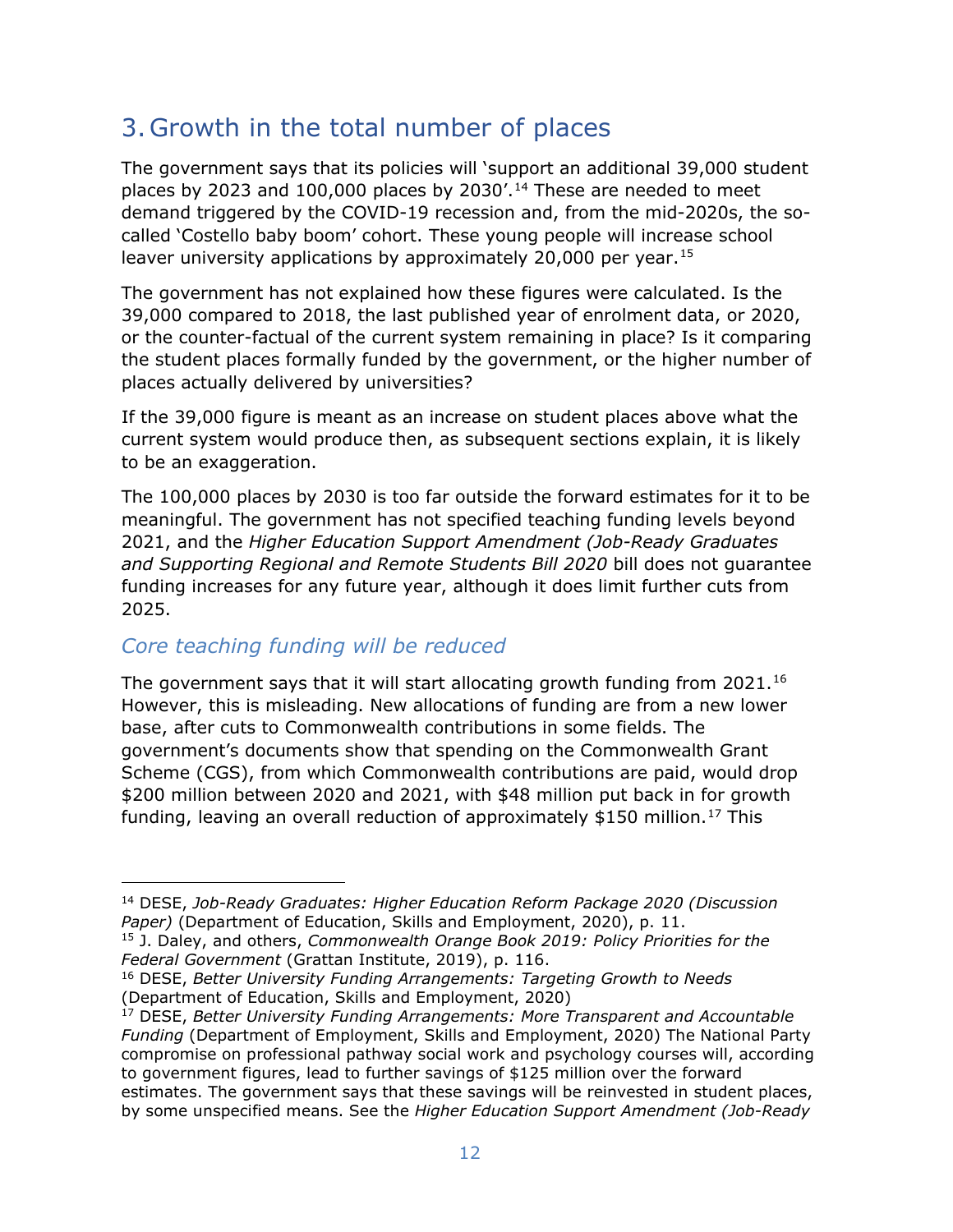money will be returned via the new National Priorities and Industry Linkage Fund (NPLIF), but it will create new costs rather than new student places.

Reductions to the underlying base of CGS funding will increase in future years, as grandfathered students on historical higher Commonwealth contributions graduate, and are replaced by new students on lower Commonwealth contributions. As [Table 3](#page-12-0) shows, total public funding for higher education will be lower in 2022-23 and 2023-24 than under current budget forecasts. As NPLIF funding comes from savings on the CGS, the CGS funding for 2022-23 and 2023-24 will be cut by more than the figures in the forward estimates figures.

<span id="page-12-0"></span>*Table 3: Effects on the forward estimates of the Job-ready Graduates package (\$millions)*

|             | 2020-21 | 2021-22 | 2022-23  | 2023-24 |
|-------------|---------|---------|----------|---------|
| <b>DESE</b> | 203.9   | 202.2   | $-116.6$ | -321.6  |

Source: *Economic and Fiscal Update, July 2020*

The growth in total funding during the early years of the forward estimates is due to transitional funding, to leave universities in the same overall financial position until 2023 than if Job-ready Graduates had never happened. Transitional funding is mainly needed because, in the fields with reduced student contributions, current and former students will pay the lower amount from 2021. The revenue losses shown in [Figure 2](#page-6-0) in chapter [2](#page-3-0) will be immediate. However, offsetting increases in student contributions from arts, business and law students only apply to new students (student contributions are discussed further in chapter [4\)](#page-20-0).

While the Job-ready Graduates bill would let the government cut CGS funding, the current *Higher Education Support Act 2003* guarantees 2020 funding levels for bachelor-degree places.<sup>[18](#page-12-1)</sup> Even if the government withdraws its previously promised increases in funding in line with population growth, status quo policies will provide more CGS bachelor-degree funding than Job-ready Graduates. Due to the timing of cuts and increases to student contributions, status quo policies would also provide more student contribution revenue than at the start of Jobready Graduates.

### *Reduced average Commonwealth contributions*

<span id="page-12-1"></span>The main policy for increasing the number of student places over the forward estimates is not by increasing funding, but by requiring universities to deliver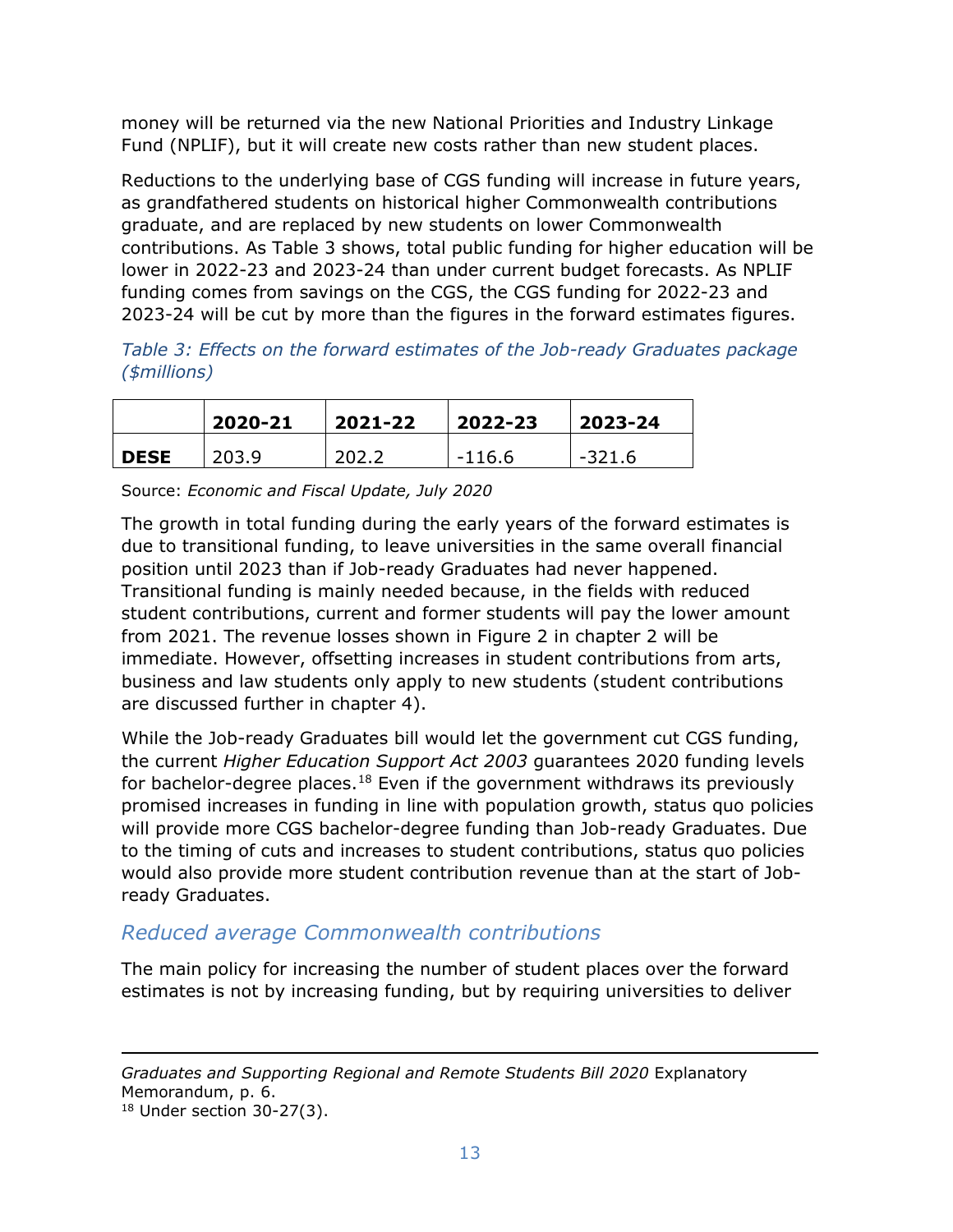more places for a reduced amount of CGS funding. The weighted average Commonwealth contribution would drop by around 15 per cent.<sup>[19](#page-13-0)</sup>

An overall average, however, gives an inaccurate impression of how Job-ready Graduates would work. In some fields Commonwealth contributions will increase (chapter 2), but these are offset by reduced Commonwealth contributions in law, business, humanities, social sciences, communications and psychology (other than courses leading to clinical psychology). All these fields will have Commonwealth contributions of \$1,100 a year, with cuts ranging from \$1,137 (business and law) to \$9,915 (social sciences). Commonwealth contributions will also be cut by \$4,750 a year in science and engineering, although these fields will be left with \$16,500 Commonwealth contributions.

The effect of cutting Commonwealth contributions is that universities have to deliver more places per \$1 million of CGS funding, as shown in [Table 4.](#page-14-0) As shown earlier in [Table 2,](#page-10-0) however, in some priority fields universities need to provide fewer places per \$1 million of CGS funding. The Job-ready Graduates package will therefore succeed in its overall growth objectives to the extent that it does not deliver major enrolment increases in national priority fields.

<span id="page-13-0"></span> $19$  The actual average Commonwealth contribution could drop by less than this, depending on the level of over-enrolments discussed in the next section. The 15 per cent figure was the original weighted estimate from the Job-ready Graduates package as announced in June 2019. As it is not clear how many places will be affected by the changes to pathway social work and psychology courses I have not been able to update the figure accurately. From the government's forward estimates figures the figure will be slightly higher, driven by offsetting cuts to other disciplines.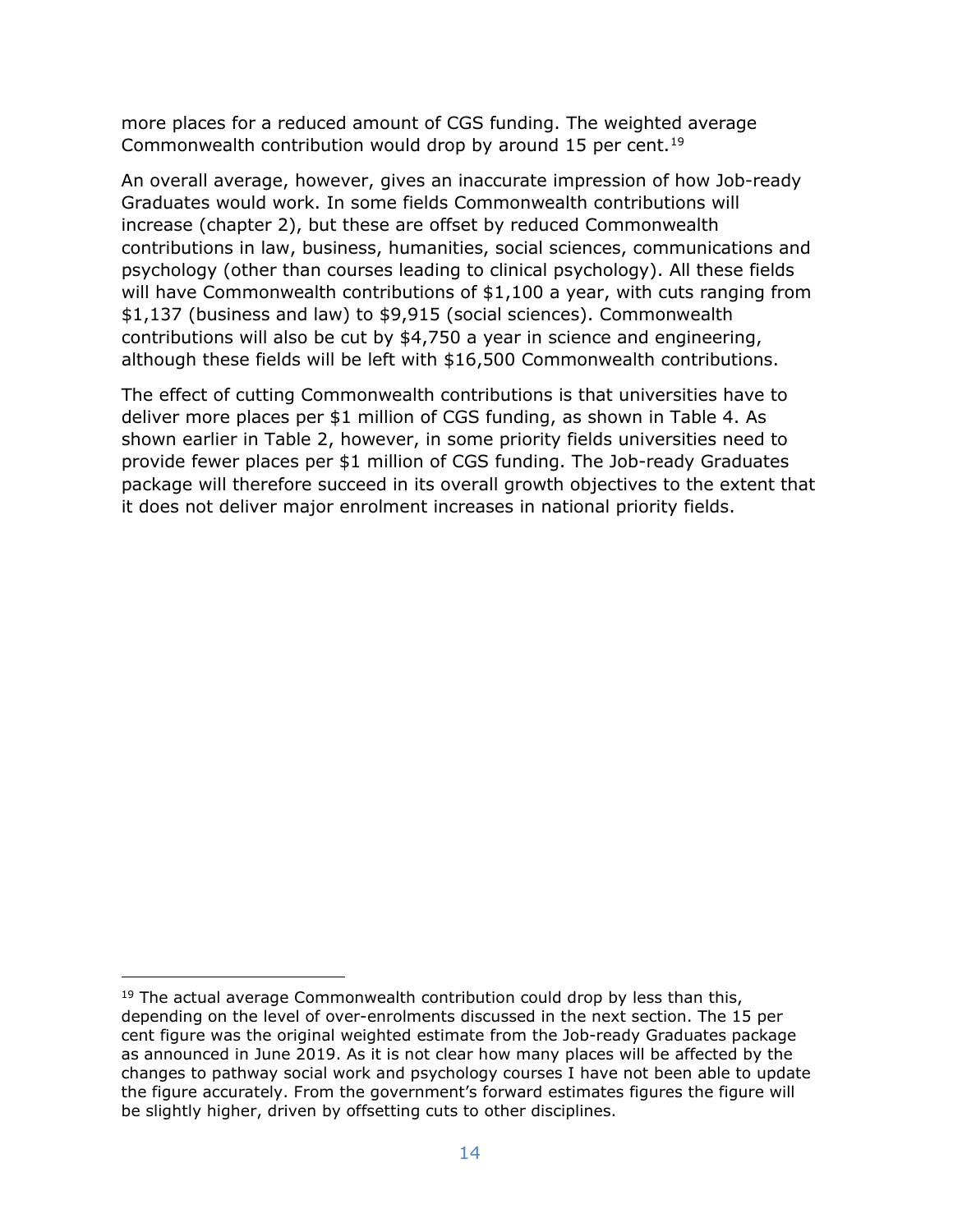<span id="page-14-0"></span>*Table 4: Fields with lower Commonwealth contributions and more places per \$1 million of CGS funding*

| <b>Field</b>                                                          | Places per \$1 million of CGS - current<br><b>Commonwealth contributions in 2021</b><br>under status quo policies | Places per \$1 million of CGS - proposed<br>Commonwealth contributions in 2021,<br>under Job-ready Graduates |
|-----------------------------------------------------------------------|-------------------------------------------------------------------------------------------------------------------|--------------------------------------------------------------------------------------------------------------|
| <b>Business</b>                                                       | 447                                                                                                               | 909                                                                                                          |
| Law                                                                   | 447                                                                                                               | 909                                                                                                          |
| Humanities, except English & foreign<br>languages                     | 160                                                                                                               | 909                                                                                                          |
| Social science                                                        | 91                                                                                                                | 909                                                                                                          |
| Psychology (except for clinical or<br>pathway to clinical psychology) | 91                                                                                                                | 909                                                                                                          |
| Communications                                                        | 74                                                                                                                | 909                                                                                                          |
| Engineering                                                           | 52                                                                                                                | 62                                                                                                           |
| Science                                                               | 52                                                                                                                | 62                                                                                                           |

### *Student contribution only places ('over-enrolments')*

The previous section discussed 'fully-funded' student places – that is, student places for which a university is paid both a Commonwealth and a student contribution. Except for capped medical student places, however, enrolments are not legally limited by Commonwealth funding allocations. Universities can take additional enrolments on a student contribution only basis. These students are commonly described as 'over-enrolments'.

[Table 5](#page-15-0) estimates the number of over-enrolments in 2018. Bachelor-degree CGS support is distributed in dollars rather than student places, and so 'allocated' student places are estimates only.<sup>[20](#page-14-1)</sup> In 2018, Table A universities are estimated to have over-enrolled by 13,264 places, or 2.2 per cent.

<span id="page-14-1"></span> $20$  As the section above illustrates, the same amount of CGS funding can convert into very different numbers of student places. [Table](#page-15-0) [5](#page-15-0) uses a weighted average to calculate the base and over-enrolment level.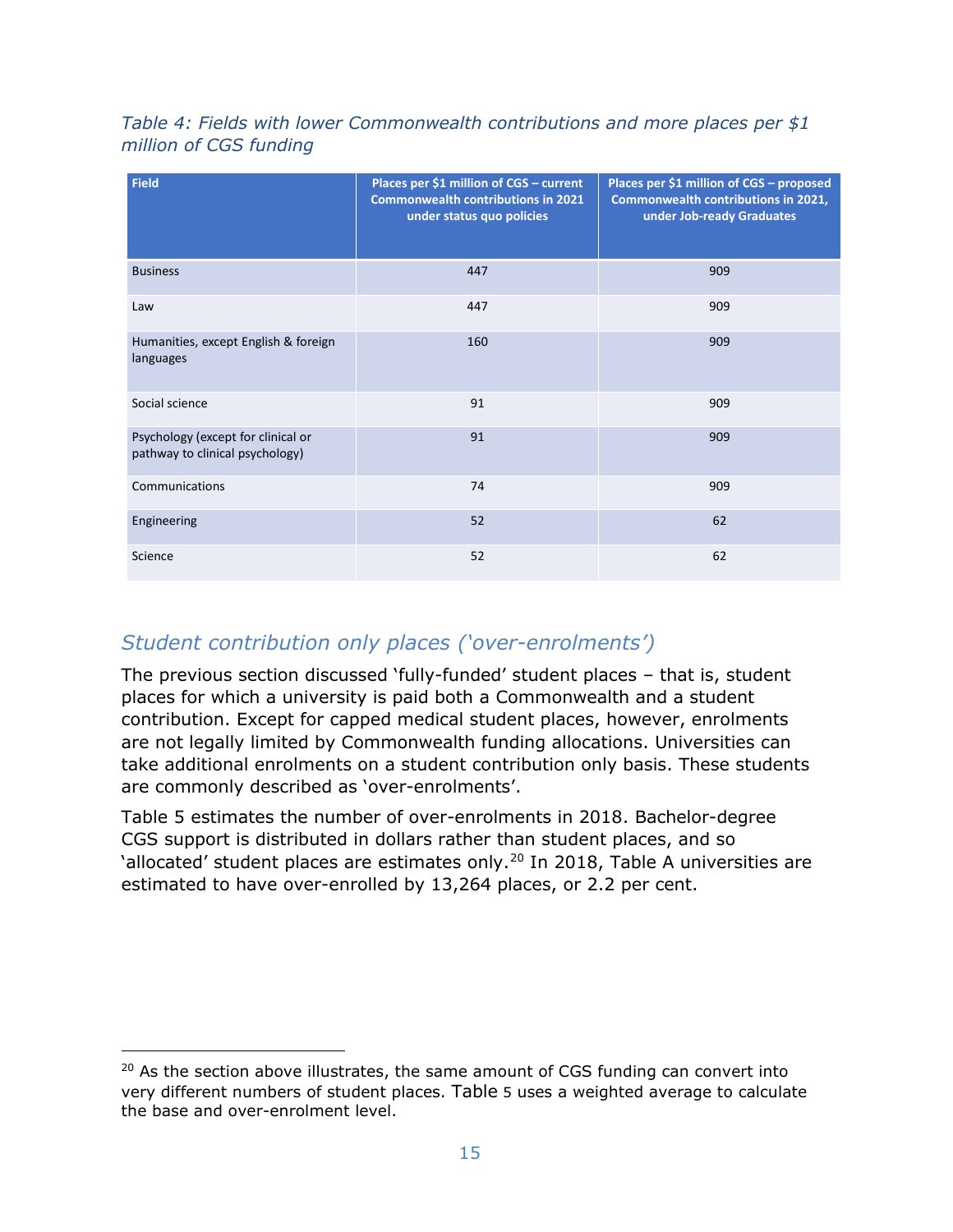|                                        | <b>Allocated</b> | <b>Delivered</b> | <b>Over-enrolled</b> |
|----------------------------------------|------------------|------------------|----------------------|
| Sub-bachelor & enabling                | 12,464           | 18,869           | 6,405                |
| Non-medical postgraduate (estimate)    | 36,847           | 35,036           | $-1,811$             |
| <b>Non-medical bachelor (estimate)</b> | 537,048          | 545,718          | 8,670                |
| <b>Total</b>                           | 586,359          | 599,623          | 13,264               |

<span id="page-15-0"></span>*Table 5: Estimated over-enrolments of Commonwealth supported places at Table A universities, 2018*

Sources and notes: Sub-bachelor and postgraduate calculations are based on allocations in the 2018 funding agreements compared with places delivered, as reported in the DESE *uCube* site. Medical postgraduate EFTSL not reported; assumes allocated and delivered are the same. Non-medical bachelor degree courses received an allocation based on dollars rather than student places. Using the DESE *Student Load Time Series PowerBI* numbers on places delivered by Table A universities by funding cluster the total value of these places at 2018 funding cluster rates was calculated. This was divided by the number of places to get a weighted average funding rate. The total amount actually paid for these places was derived from DESE's funding determinations. The difference between the total value of the places the amount paid was divided by the weighted average to estimate over-enrolments.

The latest published enrolment data is from 2018. But there is a leading indicator source, university estimates of upfront student contribution payments and HECS-HELP borrowing. Underlying full-time equivalent student numbers can be inferred from these revenue predictions. The latest data are estimates for 2020 as of December 2019. The unusual nature of 2020 adds to the methodological issues described in the notes to [Table 6,](#page-16-0) but with this caveat I estimate that Australian higher education institutions provided 4,500 more student contribution liable places in 2020 than 2018, indicating further overenrolment since 2018. [21](#page-15-1)

<span id="page-15-1"></span> $21$  Some universities experienced soft demand early in 2020 and some students may have deferred their studies due to COVID-19 campus closures. But later in the year discount student contribution short courses and mid-year commencements attracted additional students.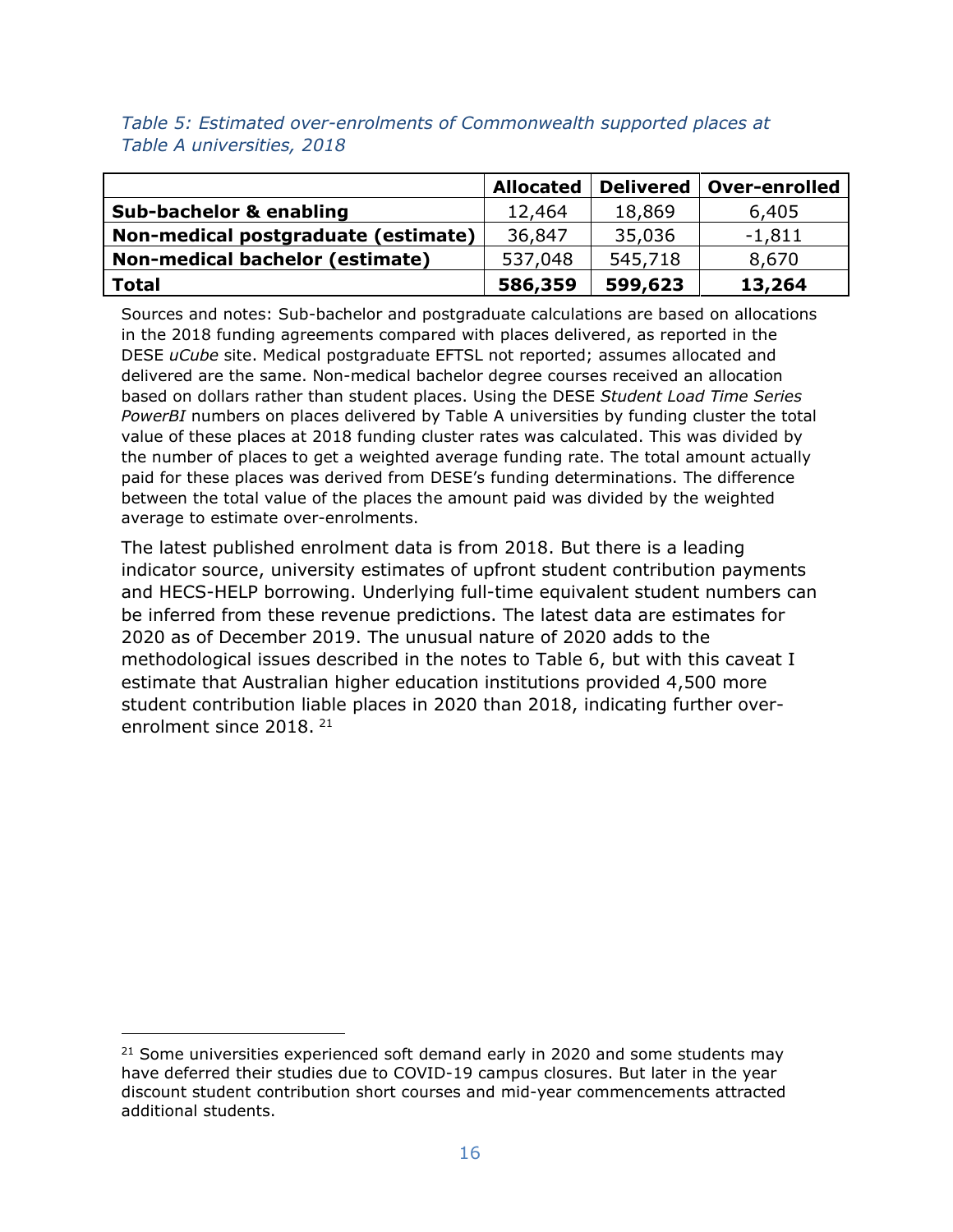|                                                   | <b>Student places</b> |
|---------------------------------------------------|-----------------------|
| <b>Actual student contribution liable 2018</b>    | 612,443               |
| <b>Estimated student contribution liable 2020</b> | 620,081               |
| <b>Estimated additional student places</b>        | 7,638                 |
| Less new fully-funded places allocated for 2020   | 3,115                 |
| Estimated 'over-enrolled' additional places       | 4,523                 |

#### <span id="page-16-0"></span>*Table 6: Estimated student contribution liable places, 2020*

Sources and notes: DESE, *Selected Student statistics*, student liability tables. DESE, HECS-HELP funding determination for 2020, dated December 2019. The actual average student contribution for 2018 was calculated, and then indexed according to DESE's formula to 2020. Estimated student liabilities were then divided by the indexed student contribution to arrive at estimated student places. Enrolment changes towards higher or lower student contribution fields would affect the accuracy of the weighted average. These numbers differ from those in [Table 5.](#page-15-0) Medical student places and Commonwealth supported places outside the public universities are included. Enabling places, which are student contribution exempt, are excluded. Usually determinations are updated several times per year. Unusually, this has not happened in 2020 with only December 2019 data available. The government guaranteed HECS-HELP payments as part of its COVID-19 response so under-enrolling universities did not need to revise down. However, upward revisions of over-enrolling universities should still appear. New places information from university funding agreements.

#### *Zero or few new fully-funded places in 2021*

Over-enrolments combined with the overall CGS funding cut mean that, despite lower Commonwealth contribution rates for new students in some fields, there could be as few as zero 'growth places' in 2021 compared to 2020.

On the original Job-ready Graduate funding rates, universities already enrolled enough students in 2018 to get their 2021 maximum Commonwealth Grant Scheme payment [\(Figure 4\)](#page-17-0). This is not factoring in the additional student contribution only places since. The net lower Commonwealth contributions after the August 2020 revision to funding rates slightly reduce the CGS value of existing places. But by converting existing student contribution only overenrolled places to fully-funded places universities could deliver no or few new places and still earn their maximum CGS grant.<sup>[22](#page-16-1)</sup>

<span id="page-16-1"></span> $22$  Another complicating figure is the pattern of under- and over-enrolments. In 2018 two universities were under-enrolled in all the categories shown in [Table 5.](#page-15-0) They would probably need to enrol more students beyond 2018 levels to get their 2021 funding. Many other universities had mixed results depending on category. However, the government's plan to create a 'funding envelope' making sub-bachelor, bachelor and postgraduate coursework funding interchangeable means that means that more universities will be able to meet or exceed their funding target. The funding envelope has already been largely implemented in revised 2020 funding agreements. See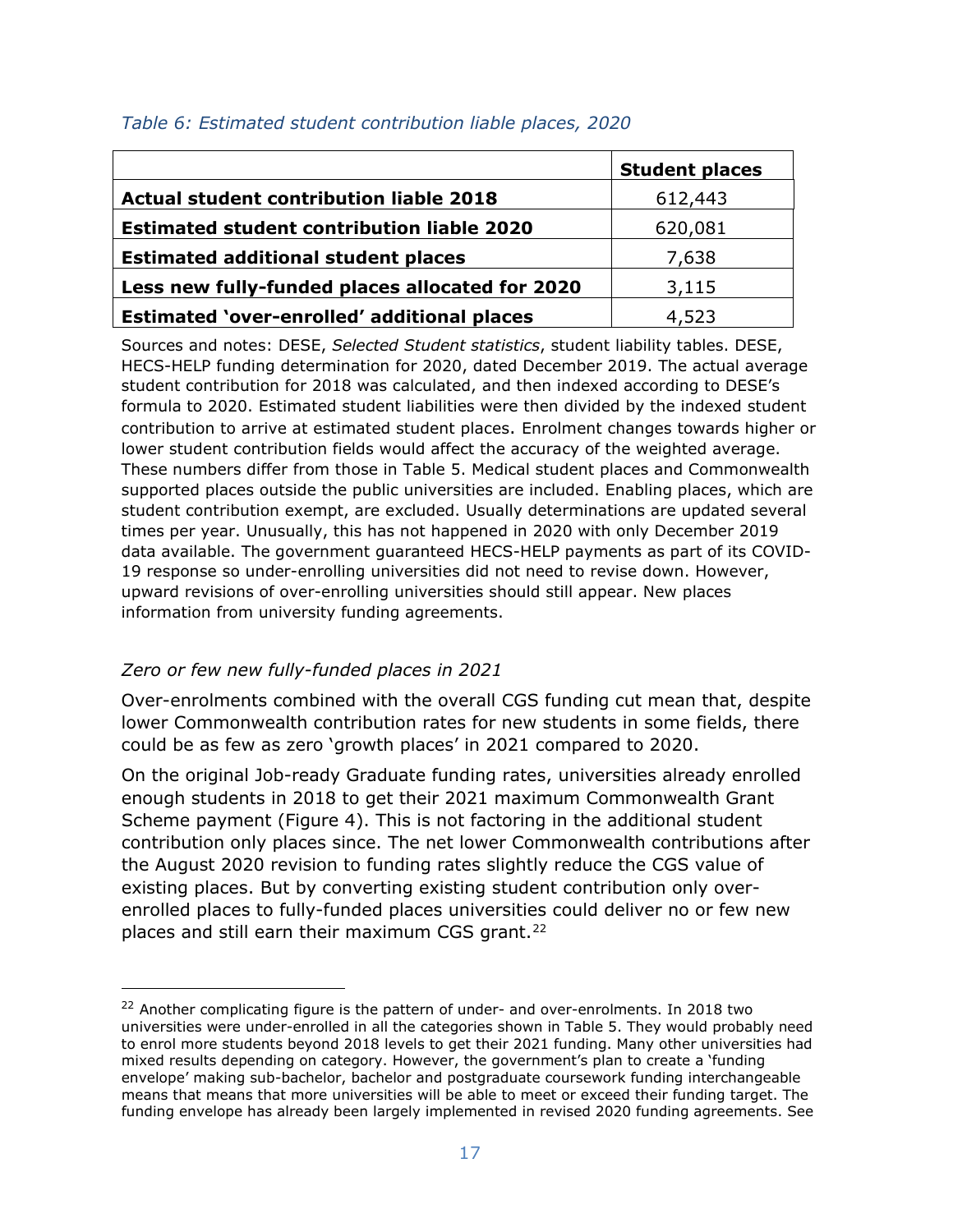

#### <span id="page-17-0"></span>*Figure 4: Universities can probably receive their maximum 2021 CGS funding without delivering any new student places*

#### *The government's grandfathering policy will reduce student places for commencing students*

Another complicating factor is that additional student places will not necessarily convert into additional opportunities for new students, if they are used on continuing students.

Due to the COVID-19 recession, students who were enrolled in 2020 will use more student places than in 2021 than would otherwise have been the case. During the global financial crisis, first-year to second-year retention rates spiked by two percentage points.<sup>[23](#page-17-1)</sup> Some students who would otherwise have left university to work decided to stay, probably because jobs were harder to find. With a much worse economic downturn due to COVID-19, retention should again increase. More students than usual completing bachelor degree pass courses in 2020 may proceed to an honours year, rather than face the toughest

also DESE, *Better University Funding Arrangements: A Funding Envelope for Commonwealth Supported Places* (Department of Education, Skills and Employment, 2020).

<span id="page-17-1"></span><sup>23</sup> Department of Education and Training, *Students: Selected Higher Education Statistics 2018* (Department of Education and Training, 2019), table 15.1. It should be noted that retention did not increase during the smaller end of the mining boom increase in unemployment for young people from 2013. However, underlying trends are hard to analyse in this period due to rapid enrolment growth, which included major attrition spikes in some institutions.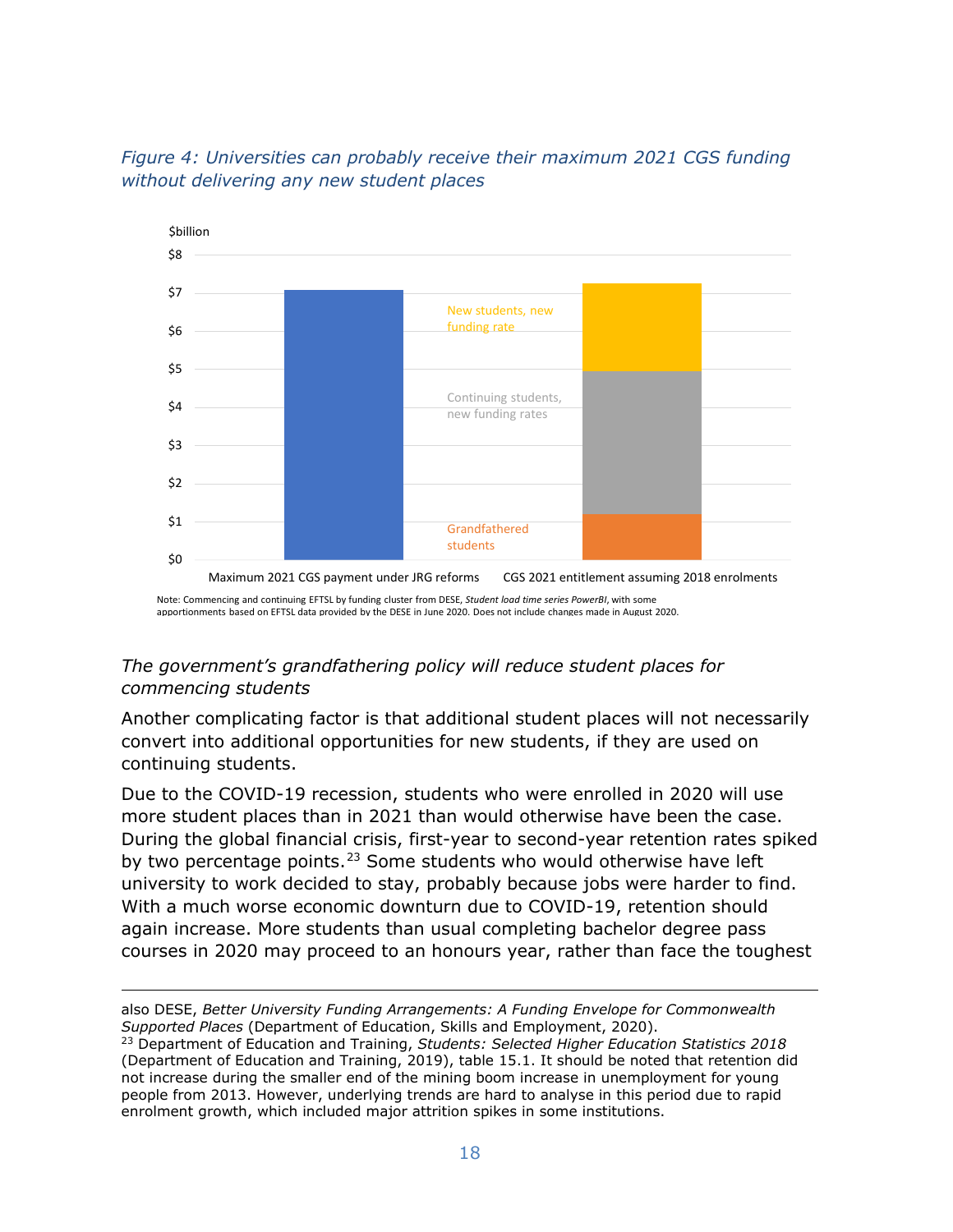graduate labour market in Australia's history. Although honours enrolment trends have multiple causes, in the early 1990s recession honours years experienced double digit growth rates.<sup>[24](#page-18-0)</sup>

In trying to protect opportunities for new students, the government's decision to not grandfather all continuing students will again cause problems. Continuing students in priority fields will receive higher Commonwealth contribution rates before the full savings of reduced Commonwealth contributions for non-priority fields are received. As a result, continuing students will consume a larger proportion of all CGS funding, leaving less available for new commencing students.

#### *Under either status quo policies or Job-ready Graduates, university willingness to take more over-enrolments is critical to growth*

Neither status quo nor Job-ready Graduates CGS policies will do much in the short term to increase student places. Only significant extra allocated funding or a return to the demand driven system could do that.

Under either realistic scenario, non-CGS funded student contribution only enrolments are the key to short-term increases in student places. At least one university has publicly committed to this strategy to meet demand.<sup>[25](#page-18-1)</sup>

Undergraduate over-enrolments have been as high as 10 per cent a couple of times this century.<sup>[26](#page-18-2)</sup> The numbers always subsequently fall, making overenrolments unsuitable for dealing with significant structural shifts in demand, such as for the Costello baby boom cohort. But for a one to two year spike in demand caused by the COVID-19 recession over-enrolments may mitigate the negative effects of CGS policies.

As [Table 7](#page-19-0) shows, the Job-ready Graduates \$14,500 student contributions make the affected fields – business, law, arts – more attractive for student contribution only enrolments. Universities will get 93 per cent of the maximum possible funding for a Commonwealth supported student in these fields. \$14,500 may exceed the marginal cost of an additional student (the average cost includes fixed or semi-fixed university costs, such as buildings, IT, libraries, administration, etc). But in the other fields, including many 'national priority'

<span id="page-18-0"></span><sup>24</sup> DESE, *Higher Education Students Time Series Tables, 2000: Selected Higher Education Statistics* (Department of Education, Skills and Employment, 2000). In the early 1990s recession there were also increasing numbers of completions, which also produces more persons qualified for an honours program. In more recent years, the classification of Bachelor of Engineering courses as Bachelor of Engineering (Honours), rather than Honours denoting an additional year or academic distinction, has distorted the statistics.

<span id="page-18-1"></span><sup>25</sup> J Rowbotham, "Newcastle Offers Atar Pandemic Bonus Points," *The Australian*, 8 September, 2020.

<span id="page-18-2"></span><sup>26</sup> Own analysis of target places as published in Departmental *Higher Education Reports* and predecessor publications compared to actual enrolments.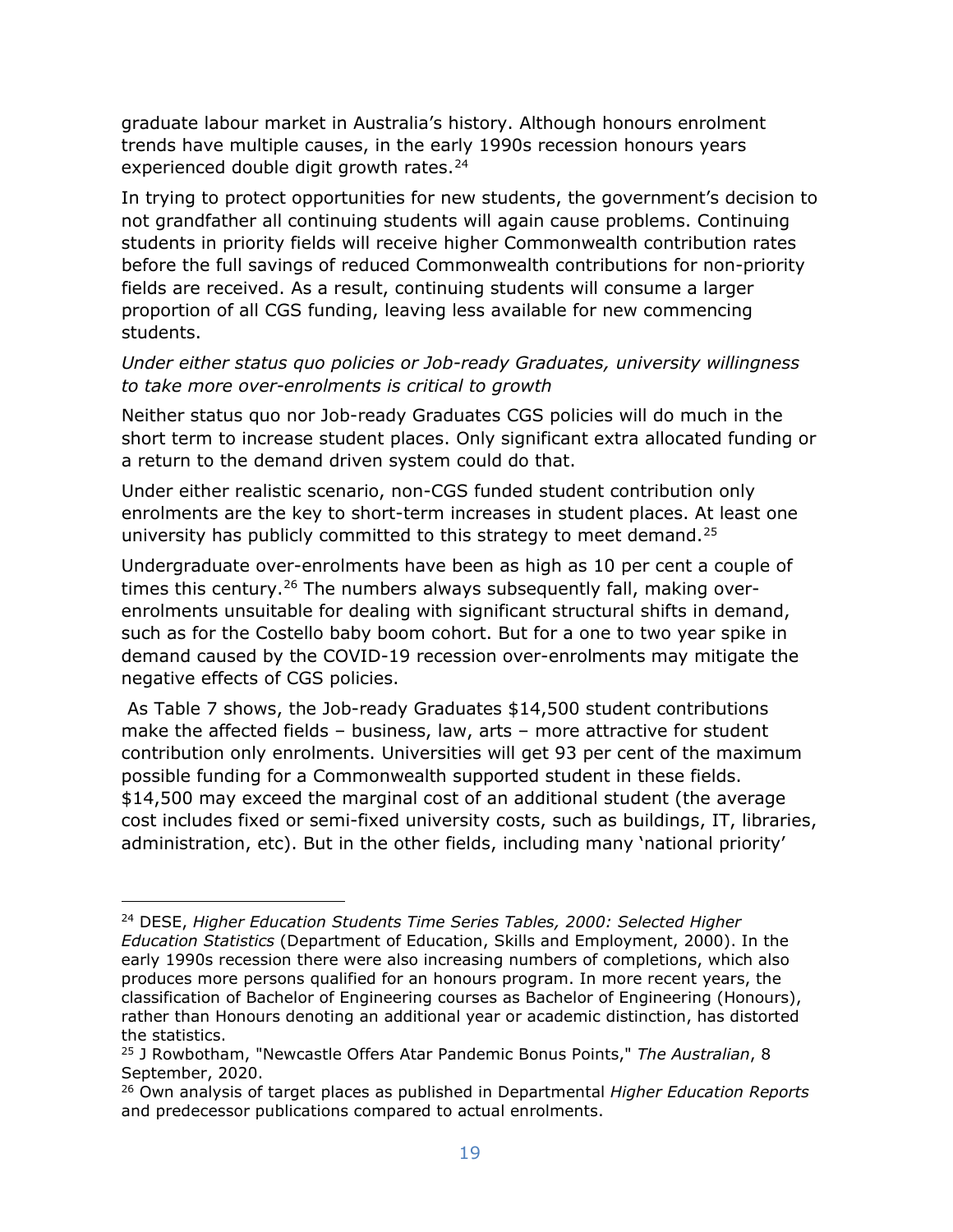fields, student contribution only enrolments become less attractive. Yet again the design of the package contradicts the stated policy intention.

<span id="page-19-0"></span>*Table 7: Financial attractiveness to universities of student contribution only places* 

| More attractive to offer on the student contribution only Less attractive to offer on the student contribution only |                                                                             |                                                                                  |                   |                                                                             |                                                                                           |
|---------------------------------------------------------------------------------------------------------------------|-----------------------------------------------------------------------------|----------------------------------------------------------------------------------|-------------------|-----------------------------------------------------------------------------|-------------------------------------------------------------------------------------------|
| <b>Field</b>                                                                                                        | <b>Student</b><br>contribution as %<br>of all funding,<br>status quo policy | <b>Student</b><br>contribution as a %<br>of all funding, Job-<br>ready Graduates | <b>Field</b>      | <b>Student</b><br>contribution as %<br>of all funding,<br>status quo policy | <b>Student</b><br>contribution as a<br>% of all funding,<br>Job-ready<br><b>Graduates</b> |
| Management &<br>commerce                                                                                            | 83.5%                                                                       | 92.9%                                                                            | English           | 52.2%                                                                       | 23%                                                                                       |
| Law                                                                                                                 | 83.5%                                                                       | 92.9%                                                                            | Maths             | 46.8%                                                                       | 23%                                                                                       |
| Humanities (other<br>than languages)                                                                                | 52.2%                                                                       | 92.9%                                                                            | IT                | 46.8%                                                                       | 37.5%                                                                                     |
| Psychology (other<br>than clinical)                                                                                 | 38.2%                                                                       | 92.9%                                                                            | Architecture      | 46.8%                                                                       | 37.5%                                                                                     |
| Social science                                                                                                      | 38.2%                                                                       | 92.9%                                                                            | Public health     | 46.8%                                                                       | 37.5%                                                                                     |
| Communications                                                                                                      | 33.4%                                                                       | 92.9%                                                                            | Education         | 37.2%                                                                       | 23%                                                                                       |
|                                                                                                                     |                                                                             |                                                                                  | Foreign languages | 33.4%                                                                       | 19.6%                                                                                     |
|                                                                                                                     |                                                                             |                                                                                  | <b>Nursing</b>    | 31%                                                                         | 19.6%                                                                                     |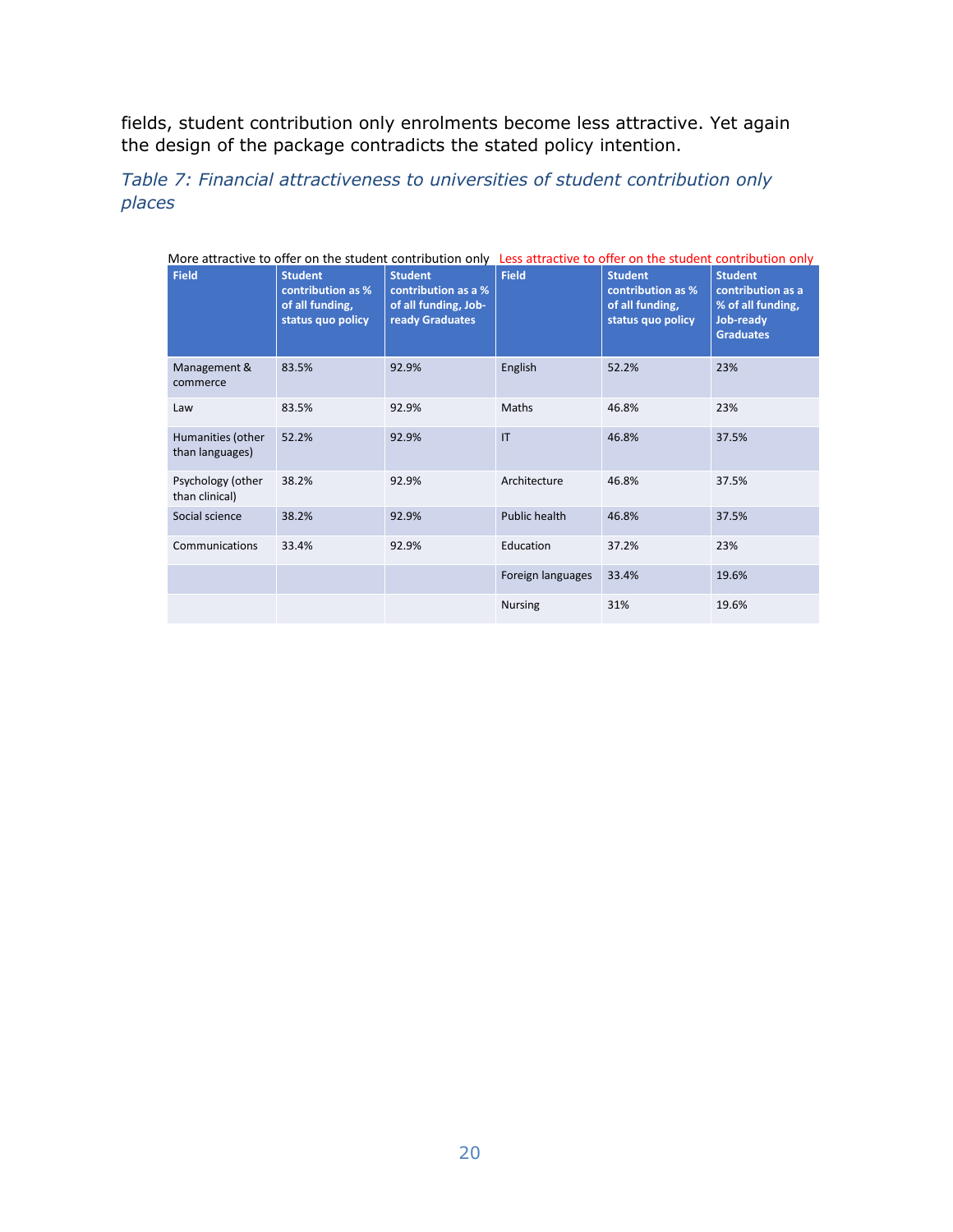## <span id="page-20-0"></span>4.Disproportionate impacts on some students

Policies to reduce the public costs of increasing the number of student places should be among the policy options for dealing with increasing demand.<sup>[27](#page-20-2)</sup> The problem with Job-ready Graduates is not that it proposes increases in student contributions. The problem is that it does this in ways that impose disproportionate costs on some students. Much of the additional revenue is spent reducing student contributions for other students, rather than increasing the number of student places.

#### *Changes to student contributions*

The aspect of Job-ready Graduates that has caused most controversy is the new \$14,500 student contribution band, which will affect humanities students other than those studying languages, and social science, journalism, law and business students [\(Figure 5\)](#page-20-1). Other fields, however, would have much lower student contributions, especially including education, nursing and languages.



#### <span id="page-20-1"></span>*Figure 5: Major changes to student contributions*

<span id="page-20-2"></span><sup>&</sup>lt;sup>27</sup> See my blog post: [https://andrewnorton.net.au/2019/05/21/current-higher](https://andrewnorton.net.au/2019/05/21/current-higher-education-policies-are-the-unsatisfactory-result-of-political-misjudgments-in-2017-there-are-better-ways-of-balancing-the-interests-of-students-universities-and-taxpayers/)[education-policies-are-the-unsatisfactory-result-of-political-misjudgments-in-2017](https://andrewnorton.net.au/2019/05/21/current-higher-education-policies-are-the-unsatisfactory-result-of-political-misjudgments-in-2017-there-are-better-ways-of-balancing-the-interests-of-students-universities-and-taxpayers/) [there-are-better-ways-of-balancing-the-interests-of-students-universities-and](https://andrewnorton.net.au/2019/05/21/current-higher-education-policies-are-the-unsatisfactory-result-of-political-misjudgments-in-2017-there-are-better-ways-of-balancing-the-interests-of-students-universities-and-taxpayers/)[taxpayers/](https://andrewnorton.net.au/2019/05/21/current-higher-education-policies-are-the-unsatisfactory-result-of-political-misjudgments-in-2017-there-are-better-ways-of-balancing-the-interests-of-students-universities-and-taxpayers/)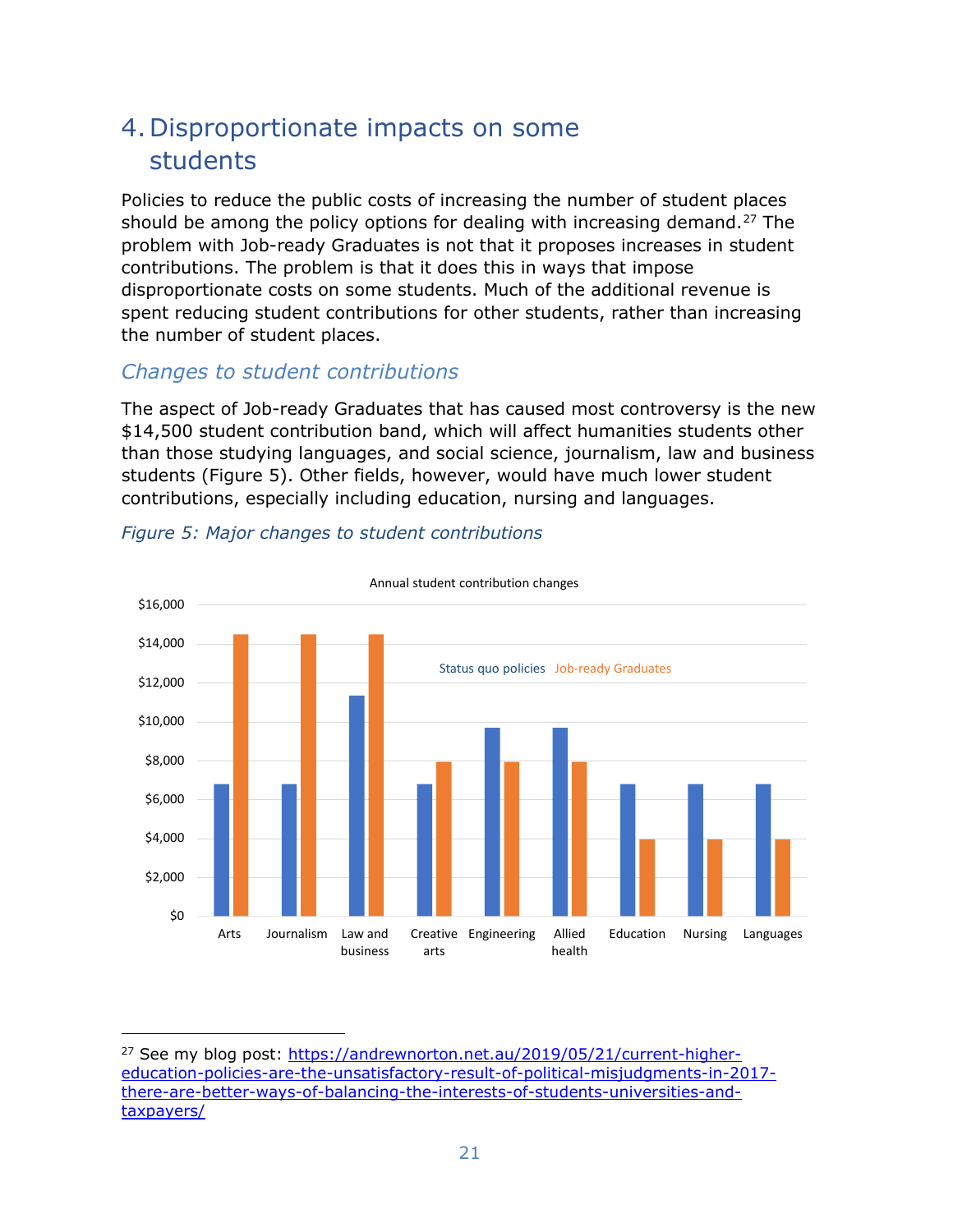Originally undergraduate social work and psychology would have been fully within the \$14,500 category. Subsequently, the government created two new categories of 'professional pathway social work' and 'professional pathway psychology' at a student contribution of \$7,950 (compared to \$6,804 under the current system).

These categories complicate analysis and implementation, shifting from the usual system of funding based on the discipline of the subject to funding based on the discipline and the professional destination of the course. It is not clear how this will work in practice. Students in accredited social work courses may still have to pay \$14,500 student contributions for subjects in their course not coded as 'social work'. Similarly, students in courses that are registered pathways to clinical psychological practice may still have to pay \$14,500 for subjects in their course not coded as 'psychology'. Students taking subjects coded as social work or psychology without being enrolled in a course accredited as a professional pathway will have to pay the \$14,500 student contribution.

After making some assumptions about the division of subjects between categories, I estimate using 2018 enrolment data that 35 per cent of units of study will be charged at the  $$14,500$  rate.<sup>[28](#page-21-0)</sup>

Because subjects will still in general be coded according to their discipline, more than 35 per cent of students will take some units priced in the \$14,500 category, while less than 35 per cent will pay \$14,500 student contributions for all the subjects they take.

#### *Private benefit based student contributions are fair*

Current student contributions are, roughly, linked to expected future private benefits of each course. Some disciplines, such as science and agriculture, are in higher student contribution bands than expected income would suggest, due to the cost of delivering these courses.

Grattan Institute analysis indicates that private benefit linked student contribution bands tend to produce similar repayment times between disciplines. [Figure 6](#page-22-0) shows that, despite being in different student contribution bands and having differing course lengths, education, engineering and medicine have similar repayment times for male graduates on median earnings.<sup>[29](#page-21-1)</sup>

<span id="page-21-0"></span> $28$  Assuming that 40 per cent of behavioural science unit of study were taken by students in professional pathway courses, and 80 per cent of social work subjects were taken by students in professional pathway courses.

<span id="page-21-1"></span> $29$  [Figure 7](#page-22-0) illustrates this point, although its results should not be cited as guidance to current students. The analysis is based on adjusted 2011 Census data and 2016 HELP repayment thresholds. The HELP thresholds have changed since, in ways that typically see graduates pay lower annual amounts over a larger number of years. Declining real early career income for male graduates would also lengthen repayment times.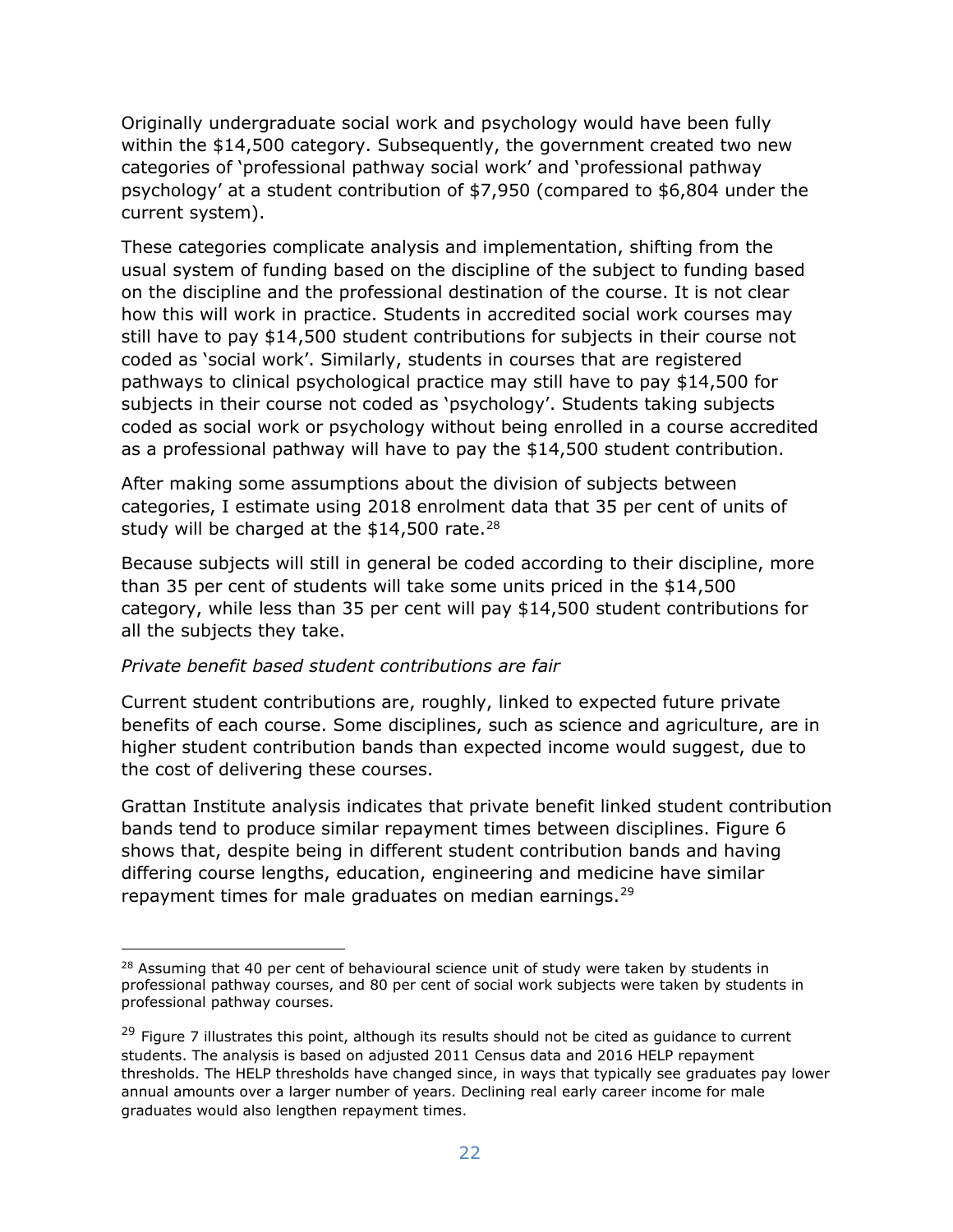#### <span id="page-22-0"></span>*Figure 6: Estimated repayment times for male bachelor-degree graduates on median earnings for their field (old data, for example only)*



Years to fully repay based on 2016 student contributions

Private benefit based student contribution bands mean that although some students incur more debt than others, they subsequently also earn more which speeds up their repayment. The system creates equity of effort between students in clearing their HELP debt.

As [Figure 6](#page-22-0) shows, despite being in the currently cheapest student contribution band humanities graduates already have above-median HELP repayment times. More than doubling their student contributions to \$14,500 will lead to much longer repayment times. By contrast, students in other fields, especially teaching and nursing, will take much less time.

Given the lack of empirical evidence or theoretical grounds for believing that the new student contributions will change student behaviour in desirable ways (chapter 2), the system loses fairness without improving other outcomes.

Notes: Because of how the Census categorises income, the maximum pre-tax income is \$125,143 per year for any individual. Based on 2016 student contribution for CSP students and real income in 2016<br>dollars. The calculation dollars. The calculation does not account for the lower threshold from 2018-19 as part of the Om Sources: ABS (2012) Census of population and housing, 2011; ABS (2015) Wage price index, Australia, Cat. 6345.0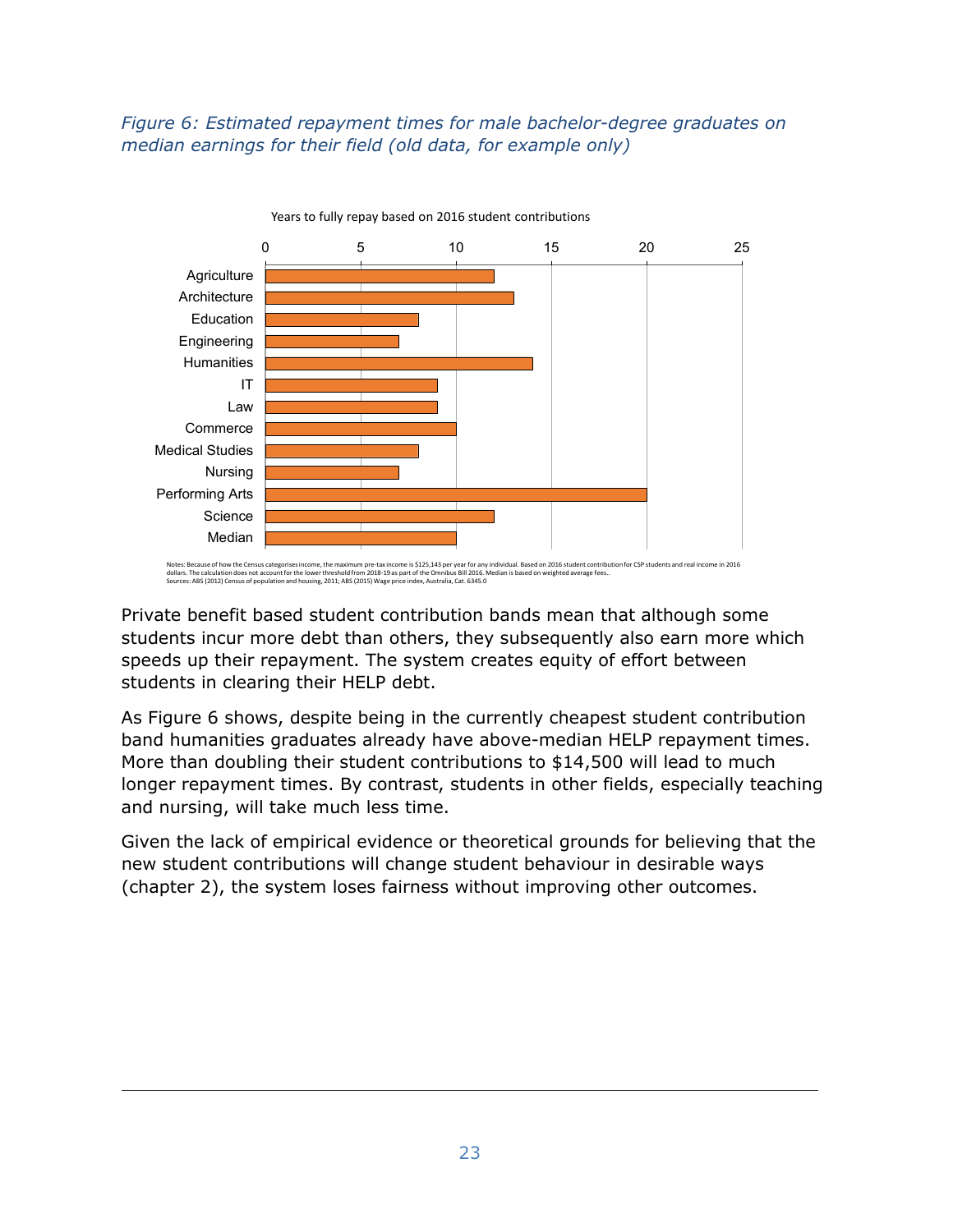### *Failing students*

The *Higher Education Support Amendment (Job-Ready Graduates and Supporting Regional and Remote Students Bill 2020* has also been controversial for its proposal to deny continued CGS and HELP funding to students who fail more than half their subjects.<sup>[30](#page-23-0)</sup>

Students cannot currently just continue with their studies as before after failing half or more of their subjects. Exclusion from their course is already a real possibility. Universities should not re-admit students unless they have a reasonable prospect of course completion.

The difference between the status quo and the bill is what factor universities can take into account when deciding a student's case.

Under the bill's provisions, which draw on existing rules for remitting HELP debt, the relevant circumstances have to be beyond the student's control and not occur, or have their full impact, until after the subject's census date. The examples given in the guidelines include: medical conditions that prevent the student completing the subject, the medical condition or death of a family member, an uncontrollable change in employment arrangements, or where the provider has changed the subject in ways that make completion difficult.  $31$ 

These rules do not cover more general issues, such as trouble adapting to university life, financial problems, or lower-level medical issues that make study more difficult but not impossible. To responsibly readmit the student, the university needs to be satisfied that the problem that caused failure was temporary or can be solved, but not that it was completely outside the student's control.

The government's policy would deny some students a deserved second chance.

This part of the bill was not announced prior to its exposure draft being released and the government has provided no evidence that it addresses significant problems.

If the government can provide statistical evidence that universities are readmitting significant numbers of students who have failed half or more of their subjects, and those students are continuing to fail or have high rates of attrition, then additional policy interventions should be considered.

<span id="page-23-0"></span><sup>&</sup>lt;sup>30</sup> Having taken at least eight subjects in a bachelor degree or four in a sub-bachelor course.

<span id="page-23-1"></span><sup>31</sup> See the *Administration Guidelines 2012*.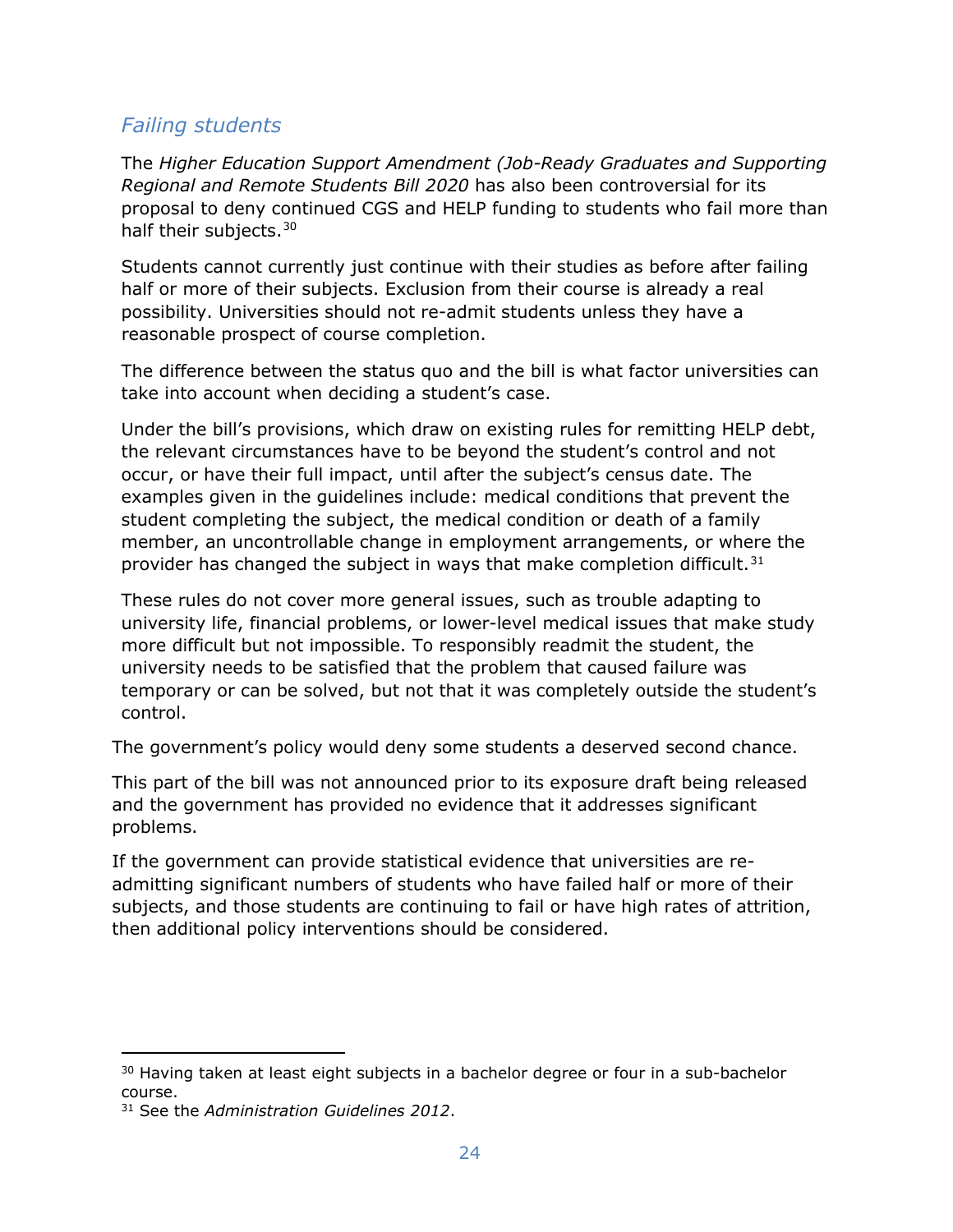## <span id="page-24-0"></span>5.Disproportionate impact of funding rate changes on regional universities

There are some special initiatives for regional universities in Job-ready Graduates.

Regional universities will get higher 'growth funding' than metropolitan campuses. As noted in chapter [3](#page-11-0) this is growth from a new lower base, and so is more a lower rate of cuts than an increase in funding. Other changes for regional universities include a change to equity funding to put more weight on regional enrolments, nearly \$50 million over four years for research, and an expansion of the regional university centres program, which puts physical study facilities within easier reach of their students. There are also several initiatives aimed at regional students, including demand driven funding for regional Indigenous students, improved fares allowance, and a tertiary access payment for outer regional and remote students.

However, the benefits of these changes for regional universities do not clearly offset the overall disadvantages of the core Job-ready Graduates funding model.

#### *Average cost funding rates are particularly a problem for regional universities*

The average cost funding rate policy is going to cause problems across the university sector (chapter [2\)](#page-3-0). But regional universities are likely to be particularly disadvantaged.

The Deloitte Access Economics analysis found that regional universities had higher average teaching and scholarship costs than metropolitan universities. For bachelor degrees, Deloitte found that on average regional university costs were 13.6 per cent higher.<sup>[32](#page-24-1)</sup> Possible reasons include limited opportunities for economies of scale in small local markets, and the higher average support needs of their students.

[Figure 7](#page-25-0) shows that regional universities are more likely to be loss-making by field of education than metropolitan universities, although their situation is helped by a regional loading currently paid through the Commonwealth Grant Scheme. Under Job-ready Graduates, the regional loading would be abolished and incorporated into the new Indigenous, Regional and Low SES Attainment Fund (IRLSAF). It is not clear that IRSLAF funding can be used to meet core teaching commitments. The information provided by the Department says that 'universities must apply their IRLSAF allocation for the benefit of Indigenous, regional and low

<span id="page-24-1"></span><sup>32</sup> Deloitte Access Economics, *Transparency in Higher Education Expenditure: November 2019*., p. 54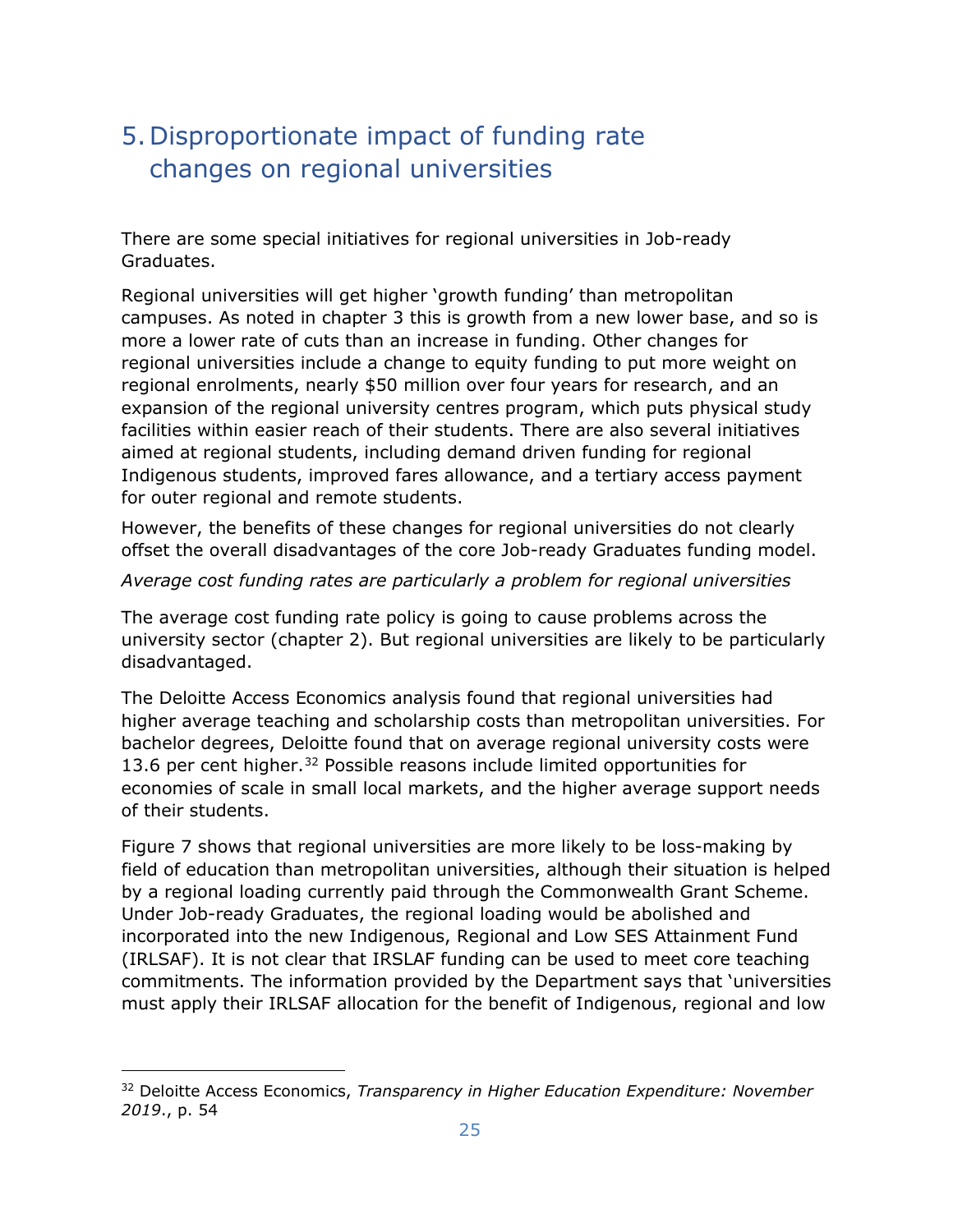SES students'.<sup>[33](#page-25-1)</sup> Not all students at regional universities are from regional areas or members of other equity groups. Equity funding is typically only for equity students.

<span id="page-25-0"></span>*Figure 7: Profit and loss on Commonwealth supported places, regional compared to metropolitan universities, 2018*



Source: Deloitte Access Economics/QILT website. Breakeven is defined as costs within \$400, up or down, of the funding rate.

Average cost based funding rates obviously disadvantage institutions with above-average costs. As the chart below shows, on cost-inflation adjusted Deloitte figures regional universities will find themselves in a more serious financial situation than metropolitan universities if Job-ready Graduates is implemented. Even assuming that regional universities will be able to draw on amounts equivalent to the regional loading out of IRLSAF, more than half of fields of education would be loss-making [\(Figure 8\)](#page-26-0). Some loss-making fields are only taught by a small number of regional institutions. But the larger lossmaking fields of management and commerce, society and culture and creative arts would create more significant difficulties.

<span id="page-25-1"></span><sup>33</sup> DESE, *Better University Funding Arrangements: More Transparent and Accountable Funding*.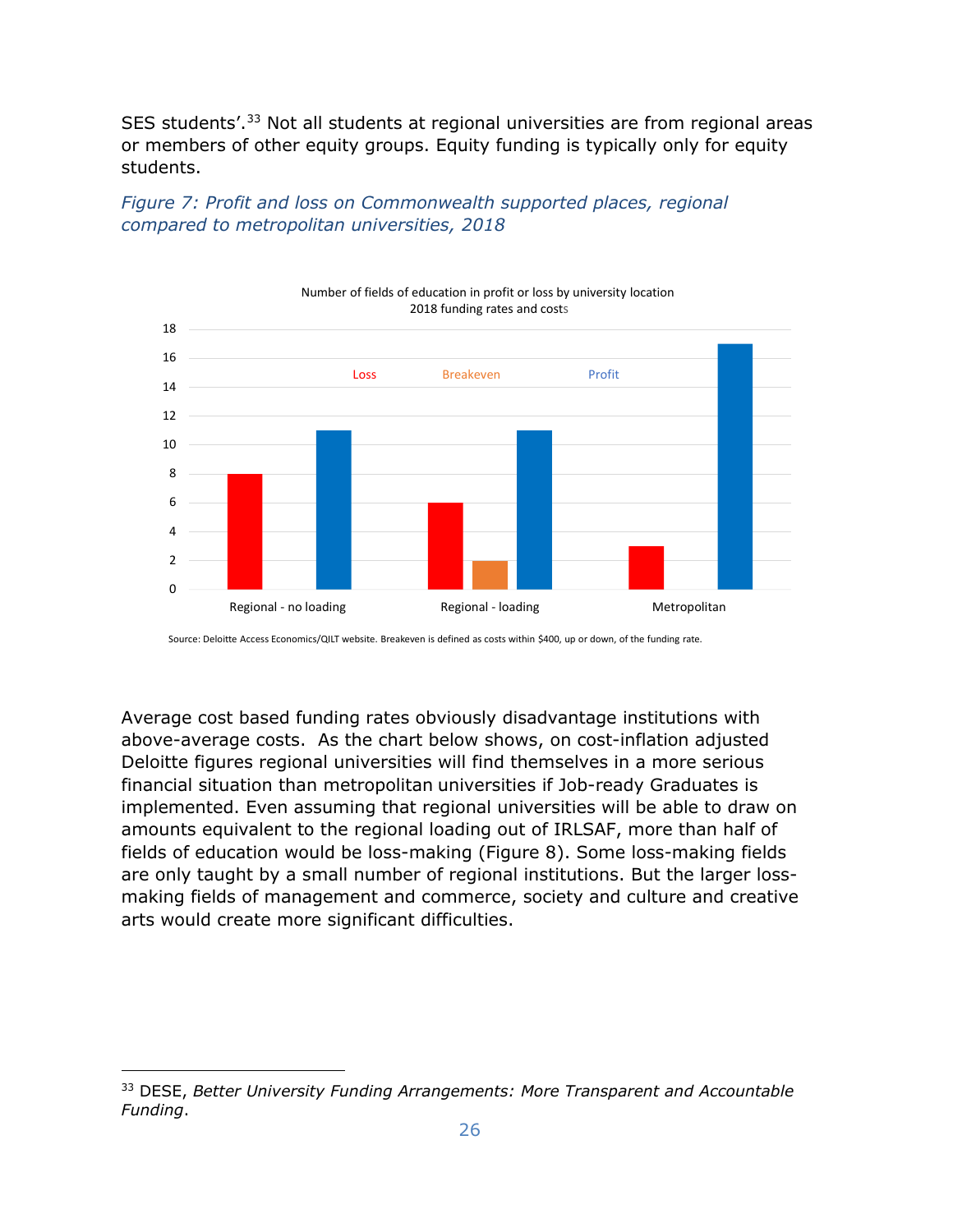#### <span id="page-26-0"></span>*Figure 8: Job-ready Graduates funding rates will affect regional universities more than metropolitan universities*



Numbers of fields of education in profit or loss by location of university on 2021 funding rates

Notes: Deloitte Access Economics 2018 costs inflated by 6%. Breakeven defined as costs within \$400, up or down, of the funding rate.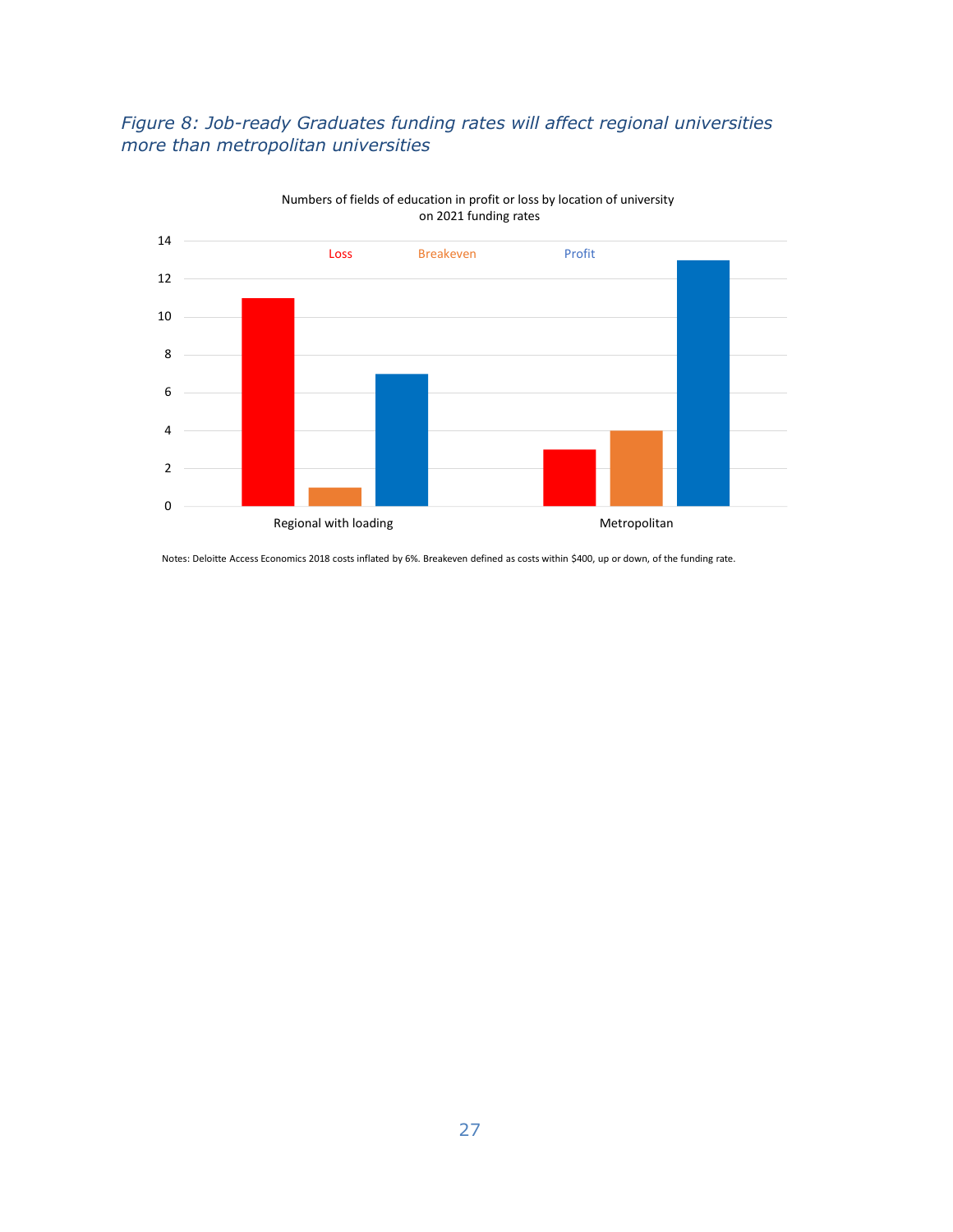### References

- ABS. *Labour Force, Australia, Detailed, Quarterly, Cat. 6291.0.55.003*. Australian Bureau of Statistics, 2020.
- Daley, J., and others. *Commonwealth Orange Book 2019: Policy Priorities for the Federal Government*. Grattan Institute, 2019.
- DEEWR. *Undergraduate Applications, Offers and Acceptances 2009*. Department of Education, Employment and Workplace Relations, 2009.
- Deloitte Access Economics. *The Impact of Changes to Student Contribution Levels and Repayment Thresholds on the Demand for Higher Education*  Deloitte/Department of Education, Employment and Workplace Relations, 2011.
- Deloitte Access Economics. *Transparency in Higher Education Expenditure: November 2019*. Deloitte Access Economics/Department of Education and Training, 2020.
- Department of Education and Training. *Students: Selected Higher Education Statistics 2018*. Department of Education and Training, 2019.
- Department of Education and Training. *Undergraduate Applications, Offers and Acceptances 2019*. Department of Education and Training, 2019.
- DESE. *Better University Funding Arrangements: A Funding Envelope for Commonwealth Supported Places*. Department of Education, Skills and Employment, 2020.
- DESE. *Better University Funding Arrangements: More Transparent and Accountable Funding*. Department of Employment, Skills and Employment, 2020.